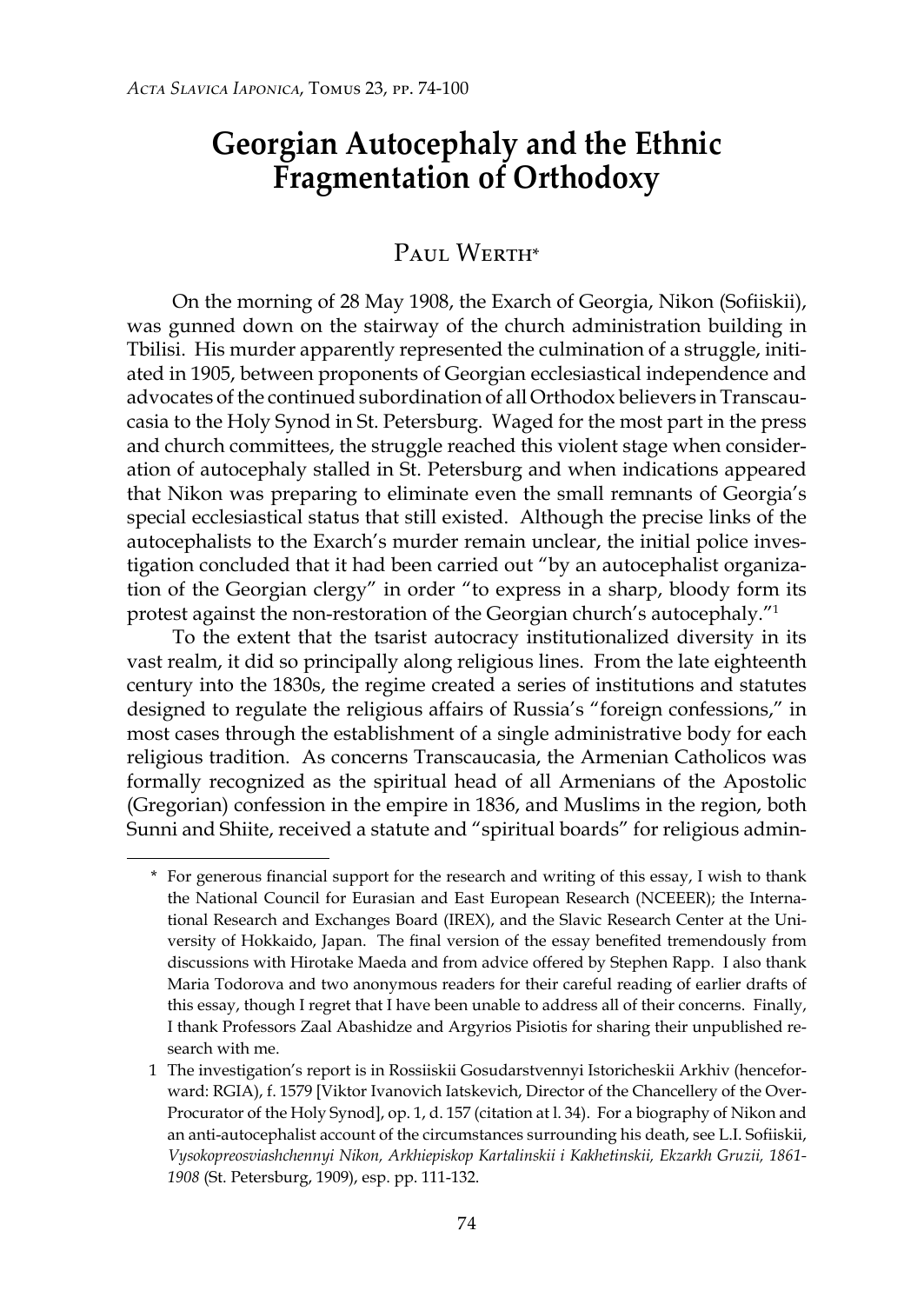istration somewhat later, in 1872. While in some cases this system took into account geographical differences in the empire for the purposes of establishing religious jurisdictions, on the whole it took little or no stock of ethnicity or nationality.<sup>2</sup>

In a similar fashion, all Orthodox communities in the Russian empire were under the authority of the Holy Synod, regardless of their geographical location and ethnic composition. Although certain newly incorporated areas might enjoy a special status for a transitional period, by the mid-nineteenth century only symbolic markers of former institutional independence remained in place. In no case did Orthodoxy's administrative divisions reflect the ethnic character of the Orthodox population, and indeed in the majority of cases the boundaries of the Orthodox dioceses had been made to coincide with those of existing provinces. In this respect, the Orthodox church's universalist orientation combined with the state's imperial character to override concern with ethnic differences. This is not to say that the official church ignored such differences altogether. For a decade or so after its incorporation into the Russian empire, Bessarabia enjoyed the status of an exarchate with provision for the use of the Moldavian language in religious contexts. $3$  The church also made substantial concessions to ethnic particularity in missionary contexts, most notably in the Volga region, by offering religious instruction and liturgy in local non-Russian languages and even specially promoting non-Russian candidates to the priesthood.<sup>4</sup> On the whole, however, the universalist impulse – the New Testament vision of there being "neither Jew or Greek" in Christ<sup>5</sup> - substantially outweighed the particularist and also was far more compatible with the imperial character of the Russian state.

<sup>2</sup> On these institutional arrangements and their origins, see E.A. Vishlenkova, *Religioznaia politika: Ofitsial'nyi kurs i "obshchee mnenie" Rossii aleksandrovskoi epokhi* (Kazan, 1997); V.G. Vartanian, *Armiansko-Grigorianskaia tserkov' v politike Imperatora Nikolaia I* (Rostov-na-Donu, 1999); Robert D. Crews, "Empire and the Confessional State: Islam and Religious Politics in Nineteenth-Century Russia," *American Historical Review* 108:1 (2003), pp. 50-83; Firouzeh Mostashari, "Colonial Dilemmas: Russian Policies in the Muslim Caucasus," in Robert P. Geraci and Michael Khodarkovsky, eds., *Of Religion and Empire: Missions, Conversion and Tolerance in Tsarist Russia* (Ithaca, 2001), pp. 229-249.

<sup>3</sup> Avksentii Stadnitskii, *Gavriil Banulesko-Badoni, Ekzarkh Moldovo-Vlakhiiskii (1808-1812 gg.) i Mitropolit Kishinevskii (1813-1821 gg.)* (Kishinev, 1894); A. Chelak, "Bessarabskiia bogosluzhebnyia knigi na rumynskom iazyke," *Trudy Bessarabskago tserkovno-istoriko-arkheologicheskago obshchestva*, vyp. 2 (Kishinev, 1909), pp. 181-184; Iustin Fratsman, *K voprosu ob eparkiakh v Bessarabii* (Kishinev, 1901), pp. 57-58; George Frederick Jewsbury, "Russian Administrative Policies Towards Bessarabia, 1806-1828" (Ph. D. diss., University of Washington, 1970), pp. 193, 200-205.

<sup>4</sup> See the incisive discussion of this issue in Robert Geraci, *Window on the East: National and Imperial Identities in Late Tsarist Russia* (Ithaca, 2001), pp. 47-85. On such practices among converts to Orthodoxy in the Baltic region, see A.V. Gavrilin, *Ocherki istorii Rizhskoi eparkhii* (Riga, 1999), pp. 118-119, 140-143, 159.

<sup>5</sup> As the Apostle Paul wrote in Galatians 3:28.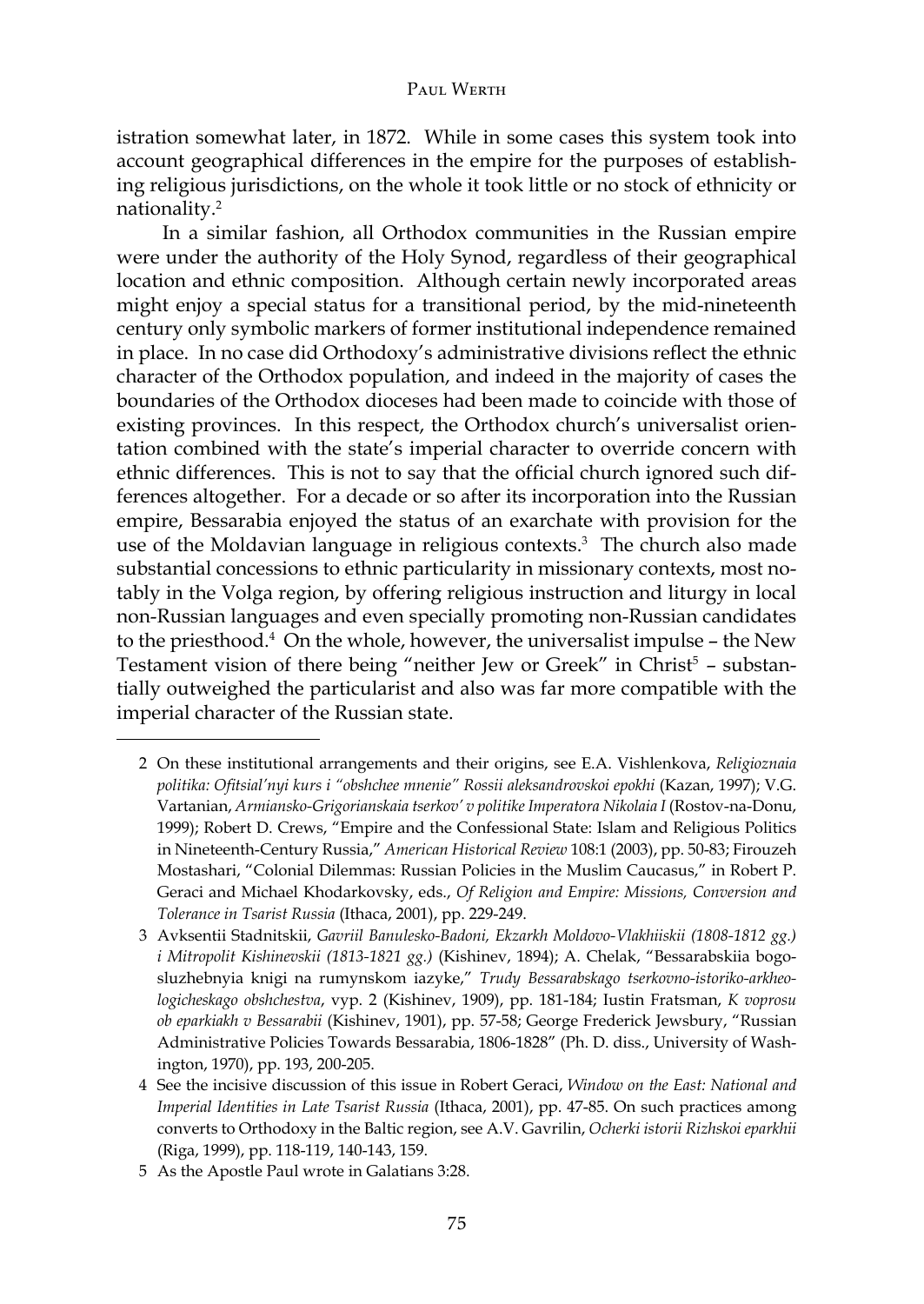Just as the rise of national sentiment increasingly challenged the integrity of the Russian empire, so too did it complicate the church's universalist stance. As a result of its intimate association with the tsarist state, the church had essentially become an imperial institution, and as the state itself went through a certain "nationalization" in response to the spirit of the times, so the church increasingly became an instrument of Russification and aligned itself ever more closely with the perceived interests of ethnic Russians. To be sure, most Orthodox believers in Russia were indeed ethnically Russian and there were certainly grounds for claims that Orthodoxy represented "the Russian faith." But such formulations and the attendant policies were bound to provoke dissatisfaction among those non-Russian Orthodox groups that had begun to exhibit national consciousness. Particularly after the revolution of 1905, nationalist agitation within Orthodoxy became more pronounced. On the whole this agitation was fairly mild and involved primarily the desire for greater expression of ethnic particularity within Orthodoxy, especially with regard to language.6 The situation in Georgia was of a different order, as clerical activists and even bishops there demanded not only greater rights for the use of the Georgian language, but full ecclesiastical independence – autocephaly – for the ethnically and historically Georgian provinces of Transcaucasia.

This article, then, concerns the intrusion of national politics into the Orthodox church in Russia and the process of Orthodoxy's fragmentation along ethnic lines. It begins by considering the intrinsic tensions within eastern Christianity between ecumenism and particularity, and then briefly analyzes the playing out of those tensions in the Orthodox world of the Ottoman and Hapsburg empires, where the principle of autocephaly found extensive application. I draw particular attention to the creation of the Bulgarian exarchate in 1870, since the resulting arrangement – church autocephaly before political independence or even autonomy – in some respects represents the scenario closest to the one envisioned by the Georgian autocephalists. I then describe the course of the conflict over autocephaly from the introduction of the issue into public discourse in 1905 until the assassination of Nikon in 1908, at which point the issue became less prominent – publicly, at least – in light of the autocracy's successful reassertion of authority in Transcaucasia. My principal concern is to consider how nationalist assertions were articulated and contested in a specifically ecclesiastical context, where scripture and tradition framed the exercise of modern nationalized politics, even while also yielding, in some measure, to the latter's dictates. While rooting my analysis in processes specific to the Russian empire in and after 1905, I nonetheless contend that the tendency towards

<sup>6</sup> See for example Paul W. Werth, *Inorodtsy* on *Obrusenie*: Religious Conversion, Indigenous Clergy, and Negotiated Assimilation in Late-Imperial Russia, in *Ab Imperio* 2 (2000), pp 105-134; Keith Hitchins, *Rumania, 1866-1947* (Oxford, 1994), pp. 247-248; and Ricarda Vulpius, "Ukrainische Nation und zwei Konfessionen: Der Klerus and die ukrainische Frage, 1861-1921," *Jahrbücher für Geschichte Osteuropas* 49:2 (2001), pp. 240-256 (esp. pp. 248-254).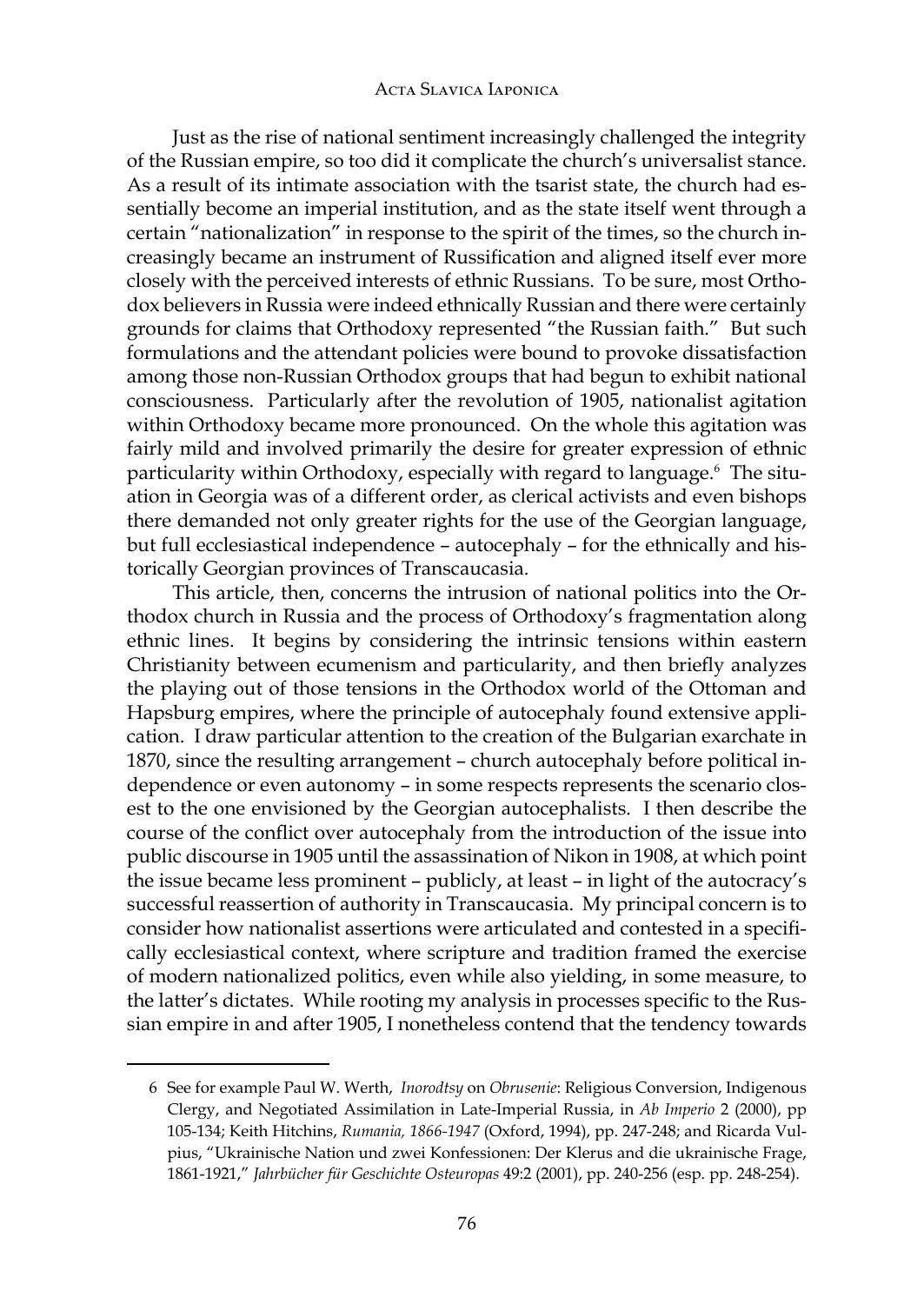ecclesiastical fragmentation was a more general problem facing the Orthodox world in the age of nationalism.

## **Nationality and Orthodox Universalism**

In a recent treatise challenging "modernist" orthodoxies concerning nations and nationalism, Adrian Hastings has argued for the fundamentally Christian foundations of both. A striking characteristic of Christianity, he writes, is the absence of a sacred language and the license to translate scripture again and again into a wide range of languages – from Latin, Armenian, and Coptic in the early centuries to countless vernaculars subsequently. In contrast to the Old Testament's focus on a "chosen people," the New Testament is also steadfastly ecumenical in its orientation and makes repeated reference to a world consisting of "peoples" and "nations." Thus, Hastings concludes that Christianity had "the use of the world's vernaculars inscribed in its origins," and that "[w]ithin the unity of Christian faith, the full diversity of nations, customs and languages comes simply to be taken for granted."<sup>7</sup>

This general acceptance of differences between peoples otherwise united in Christ did not prevent the historical development of a range of different configurations with respect to church organization. The tendency in the west was towards centralized authority under the papacy, although the Reformation eventually led to the repudiation of this tradition in northwestern and parts of central Europe. In the Christian east one observes a more complicated tension between ecclesiastical unity and administrative decentralization. On the one hand, eastern Christianity recognized the existence of autocephalous churches – independent administrative entities in whose affairs other churches were prohibited from interfering.<sup>8</sup> Even within the Ottoman empire, the patriarchates of Antioch, Alexandria, and Jerusalem remained *ecclesiastically* independent units, even if in a *civil* sense they were subordinate to the Patriarch of Constantinople. And the Muscovite/Russian church was itself an autocephalous entity, having claimed independence for itself from Constantinople in 1448.

On the other hand, Orthodox teaching advanced the notion of a single church united in dogma and sacraments, with at least formal precedence for the Patriarchate of Constantinople. This ecumenical orientation was furthermore reinforced by the tendency of Romanov and Ottoman rulers to promote the centralization of ecclesiastical administration within their vast imperial

<sup>7</sup> Adrian Hastings, *The Construction of Nationhood: Ethnicity, Religion and Nationalism* (Cambridge, 1997), citations at pp. 194-195.

<sup>8</sup> On the issue of autocephaly generally, see Theophilus C. Prousis, "Autocephalous Church," in Paul D. Steeves, ed., *The Modern Encyclopedia of Religions in Russia and the Soviet Union*, vol. 3 (Gulf Breeze, Florida, 1991), pp. 141-149; and "Avtokefaliia," in Patriarch of Moscow and All Russia Alexei II, ed., *Pravoslavnaia entsiklopediia*, vol. 1 (Moscow, 2000), pp. 199-200; Nikolas K. Gvosdev, "The Russian Empire and the Georgian Orthodox Church in the First Decades of Imperial Rule, 1801-1830," *Central Asian Survey* 14:3 (1995), pp. 407-223.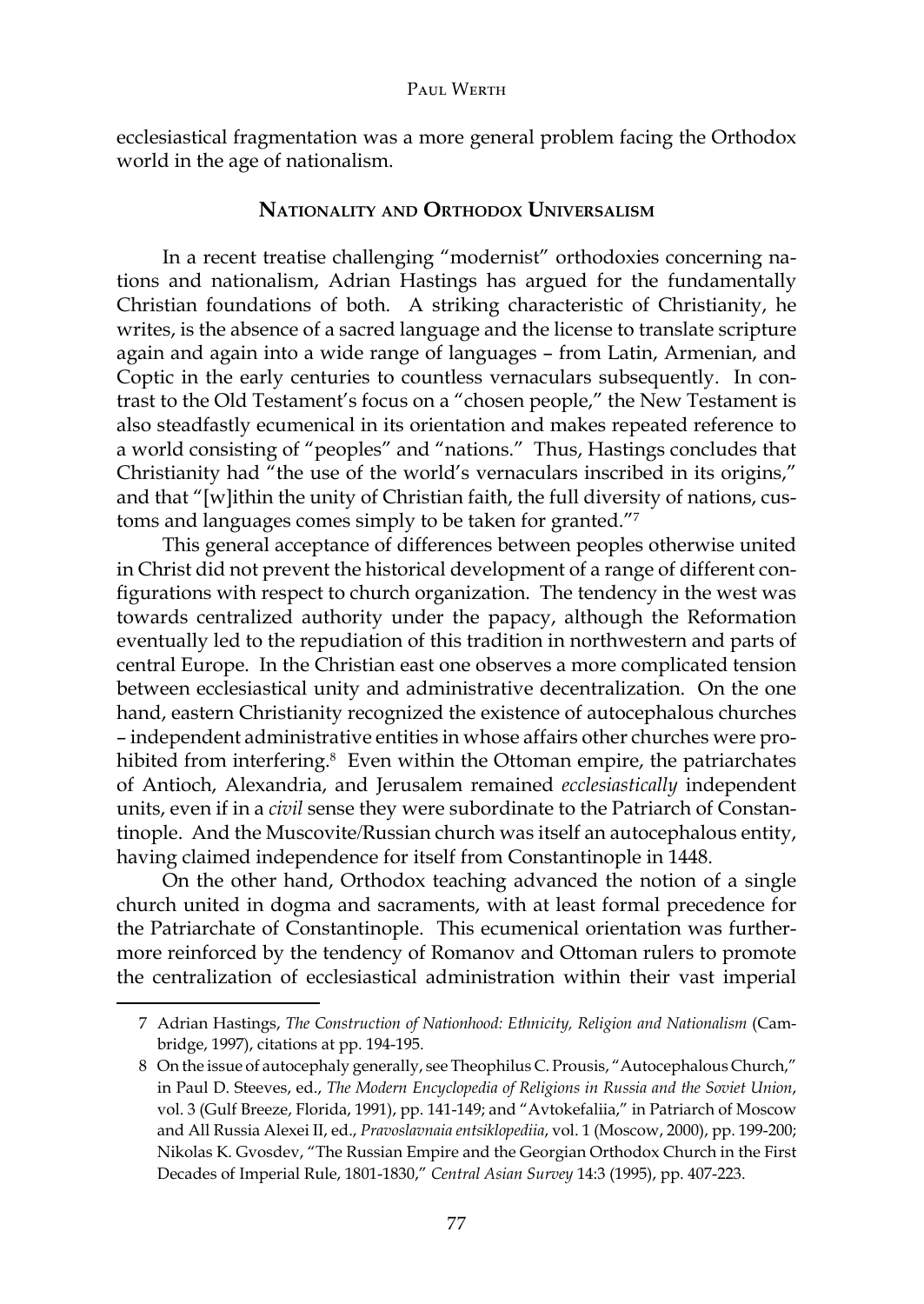realms. Even though the Patriarch of Constantinople formally had no ecclesiastical jurisdiction outside of his own patriarchate, he was recognized by the Porte as the official civil head of the entire Orthodox community in the empire and therefore enjoyed substantial authority even over canonically independent ecclesiastical units. It was also by the authority of the Ottoman government that the Patriarch was able to eliminate the last independent Balkan sees at Péc and Ohrid in the 1760s.<sup>9</sup> The Russian church achieved a similar result by bringing all Orthodox communities in the empire under the jurisdiction of the Patriarch of Moscow and later the Holy Synod. The Metropolitan of Kiev was thus transferred from Constantinople's jurisdiction to Moscow's in 1686, while the ecclesiastical independence of Orthodox institutions in the Georgian kingdoms was terminated in the early nineteenth century.<sup>10</sup> The situation in the two states was decidedly different, of course, as Orthodoxy in the Ottoman empire could make no claims to equality with Islam, let alone to the "predominant and ruling" position enjoyed by its counterpart in Russia. Still, the political structure of a large empire in both cases tended to place greater emphasis on the ecumenical than on the particularistic.

The fragmentation of the Ottoman empire over the course of the nineteenth century opened the way for the creation of a series of new autocephalous churches. Indeed, autocephaly usually followed on the heels of political independence, so that, as Maria Todorova writes, "the succession of the emerging nations from the empire meant also an almost simultaneous secession from the Constantinople patriarchate, i.e., from the Orthodox church of the Ottoman Empire."11 These new cases of autocephaly were not without some historical precedence. The principle of autocephaly and the idea of diversity within Christianity, as we have seen, were by no means novel in the nineteenth century, and in some cases independent ecclesiastical units had been eliminated comparatively recently. Yet we are certainly also justified in recognizing what Paschalis Kitromilides calls "the radical interruption of the Orthodox religious tradition involved in the 'nationalization' of the churches which followed the advent of the national states."<sup>12</sup> For many of the Balkan peoples the creation of

<sup>9</sup> Maria Todorova, "The Ottoman Legacy in the Balkans," in L. Carl Brown, ed., *Imperial Legacy: The Ottoman Imprint on the Balkans and the Middle East* (New York, 1996), p. 49; Adrian Fortescue, *The Orthodox Eastern Church* (New York, 1907 [reprint 1969]), pp. 283-285.

<sup>10</sup> Zenon Kohut, "The Problem of Ukrainian Orthodox Church Autonomy in the Hetmanate (1654-1780s)," *Harvard Ukrainian Studies* 14:3/4 (1990), pp. 364-376; I. Pokrovskii, *Russkiia eparkhii v XVI-XIX vv.: Ikh otkrytie, sostav i predely*, vol. 1 (Kazan, 1897), pp. 451-502; Gvosdev, "The Russian Empire."

<sup>11</sup> Todorova, "The Ottoman Legacy," p. 49; Fortescue, *The Orthodox Eastern Church*, pp. 276-277.

<sup>12</sup> Paschalis M. Kitromilides, "'Imagined Communities' and the Origins of the National Question in the Balkans," *European History Quarterly* 19:2 (1989), p. 179. See also Ekkehard Kraft, "Von der Rum Milleti zur Nationalkirche: die orthodoxe Kirche in Sudosteuropa im Zeitalter des Nationalismus," *Jahrbücher für Geschichte Osteuropas* 51:3 (2003), pp. 392-396.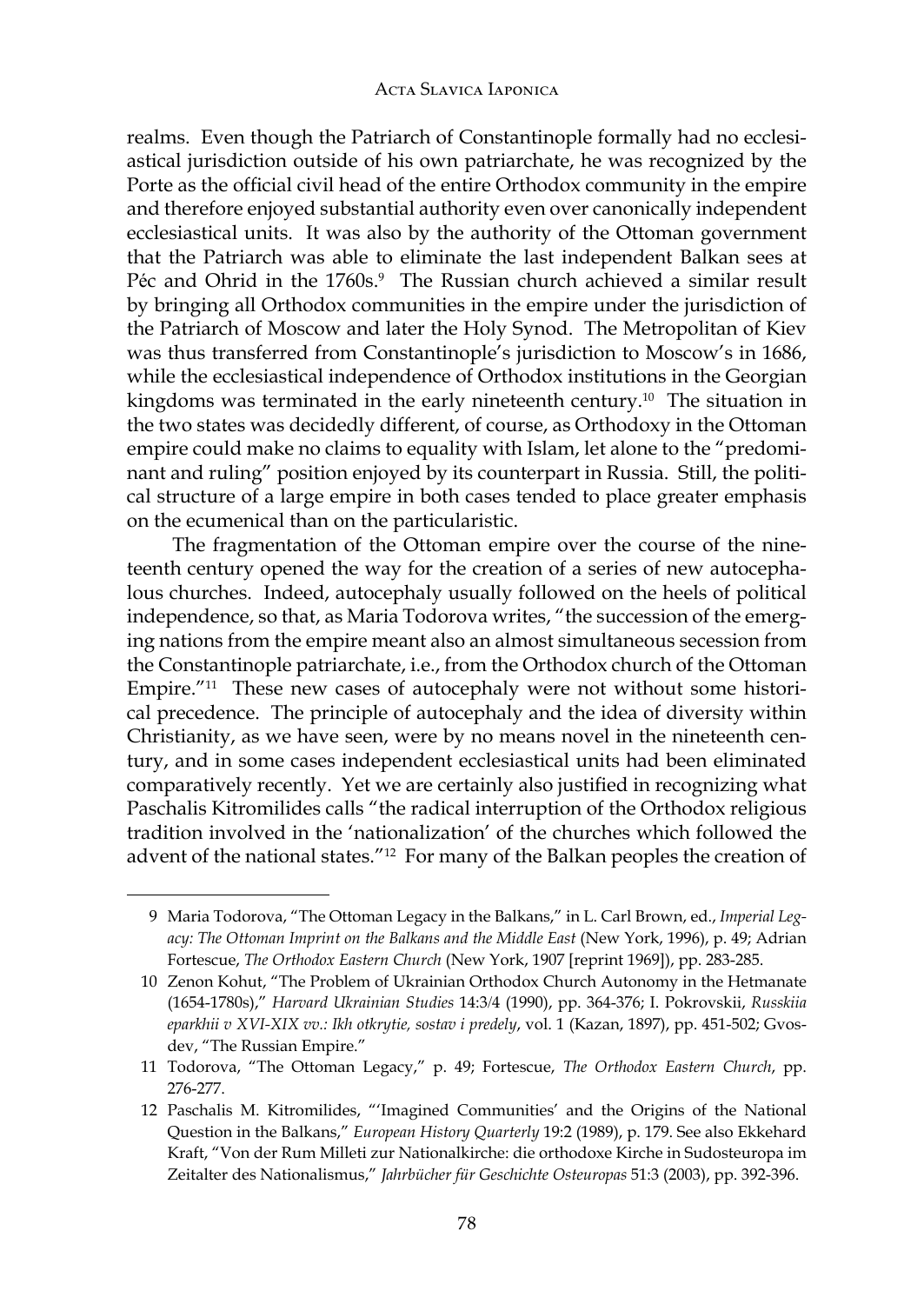national churches was something substantially new, involving the deployment ecclesiastical institutions for the attainment of modern nationalist goals. Most striking in this regard was the declaration of autocephaly by the church of the new Greek kingdom in 1833. In light of strong connections between Greek society and the patriarchate and general Greek domination of the empire's Orthodox affairs, this act represented a striking break from the imperial and universalist orientation of Orthodoxy in the Ottoman context. It also set a pattern for the creation of autocephalous national churches among the other Balkan peoples.13 The determined resistance of the patriarchate offers some indication as to the novelty of these developments, even if they did not fundamentally violate the spirit of Christianity. Only with great reluctance and considerable delay did the Patriarch of Constantinople recognize the unilateral declarations of autocephaly by Greece (1833) and Romania (1865), while the establishment of Bulgarian autocephaly in 1870 produced a schism that lasted until 1945.14

Indeed, the Bulgarian case proved particularly acrimonious and has special significance for our consideration of developments in Georgia. For in contrast to other cases in the Balkans, Bulgarian ecclesiastical autonomy *preceded* political independence rather than following it. As a result, the struggle between nationalized Bulgarian clerics and the patriarchate's Greek-dominated hierarchy occurred *within* an imperial context, and its resolution – politically, if not ecclesiastically – depended ultimately on the authority of the Sultan. While moderate elements among both Greeks and Bulgarians sought a compromise solution, disagreements over the territorial jurisdiction and the degree of autonomy for a proposed exarchate proved insurmountable. Bulgarians sought to eliminate all Greek interference in their religious affairs, whereas the patriarchate regarded full ecclesiastical independence as a violation of canon. Bulgarians also wanted the new exarchate to encompass those portions of Macedonia and Thrace populated by Slavs, whereas the patriarchate and the Greek kingdom fought bitterly to ensure that the exarchate be confined safely to the north of the Balkan range. Despite concerns that an exarchate with clearly defined boundaries would lead eventually to demands for political autonomy, for a set

<sup>13</sup> Fortescue, *The Orthodox Eastern Church*, pp. 312-316; Kraft, "Von der Rum Milleti," pp. 398- 401; George G. Arnakis, "The Role of Religion in the Development of Balkan Nationalism," in Barbara and Charles Jelavich, eds., *The Balkans in Transition* (Berkley, 1963), pp. 134- 135; Richard Clogg, "The Greek *Millet* in the Ottoman Empire," in Benjamin Braude and Bernard Lewis, eds., *Christians and Jews in the Ottoman Empire: The Functioning of a Plural Society, vol. 1: The Central Lands* (New York, 1982), pp. 185-207.

<sup>14</sup> Kraft, "Von der Rum Milleti," pp. 406-407. Constantinople recognized Greek autocephaly in 1850 and Romanian autocephaly in 1885. Only in the case of Serbia did the transition from ecclesiastical autonomy to full autocephaly in 1879 proceed smoothly, as a result of the country's medieval traditions and its orientation towards the Hapsburg monarchy and the Metropolitanate of Karlowitz. On relations with Constantinople thereafter, see Angelopoulos Athanasios, "The Relations Between the Ecumenical Patriarch and the Church of Serbia, 1885-1912," *Balkan Studies* 13 (1972), pp. 119-127.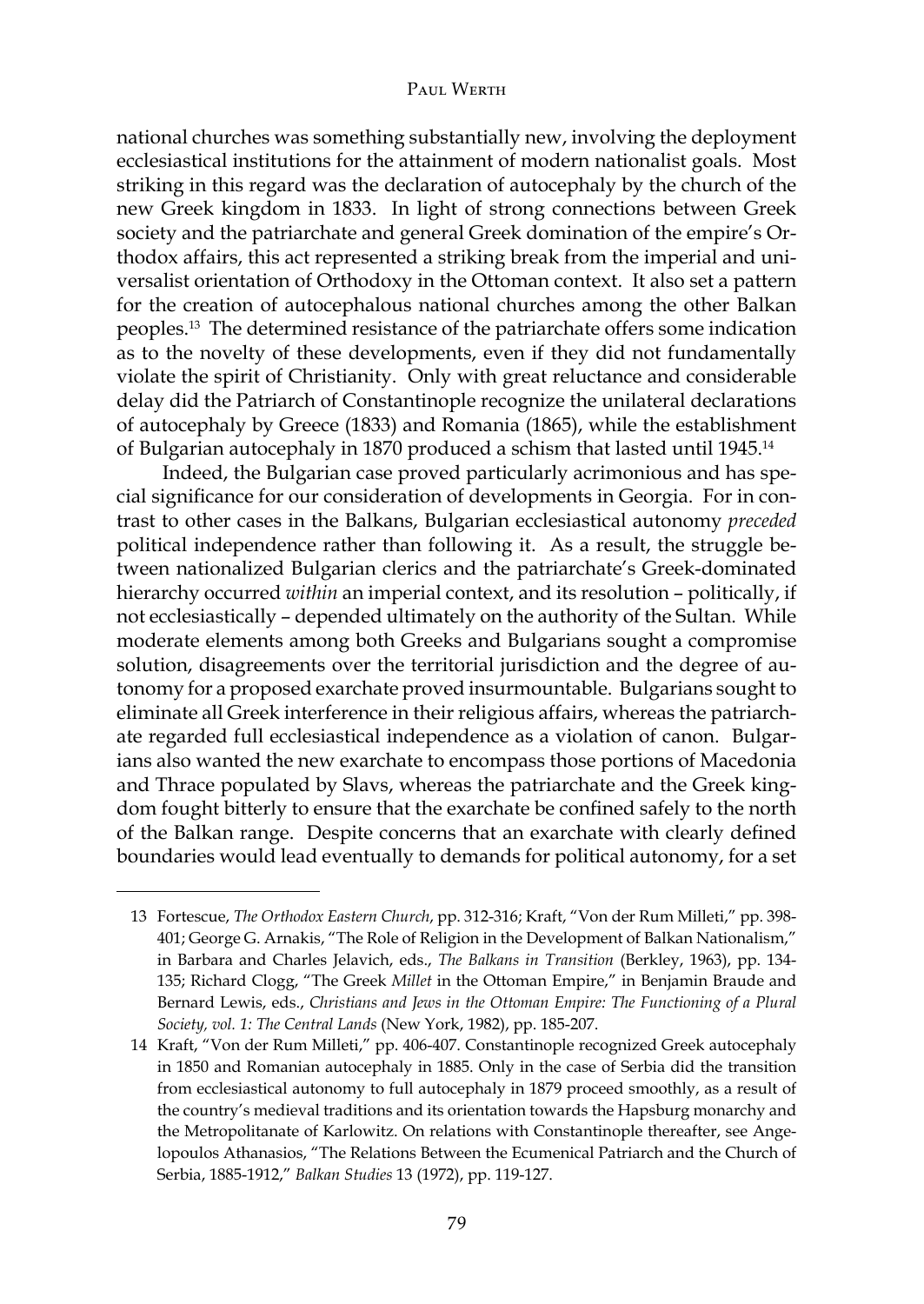of reasons the Porte eventually came to favor the Bulgarian side. In February 1870 the Porte unilaterally issued a *firman* authorizing the creation of a new Bulgarian exarchate, while the Patriarchate, under heavy Greek pressure, declared the hierarchy and laity of the new church "schismatic" in 1872.15

In essence, then, whereas the Ottoman government had accepted the national principle alongside the confessional one as a basis for communal organization, the patriarchate continued to reject that principle. The Porte created a distinct and independent *millet* for Bulgarians, who confessed a faith *identical* to the one confessed by those still under the jurisdiction of the Patriarch. The patriarchate, even as it had not categorically rejected some institutionalization of national difference under its authority, absolutely rejected the idea of full autocephaly for a national group within a single political entity. Its condemnation of the exarchate is revealing. The Bulgarians were accused of "philetism" – the love of ethnicity, or the introduction of ethnic difference into the church. The patriarchate concluded that "the principle of ethnic difference" was completely at odds with "evangelical teachings and the church's steadfast mode of action."16

These developments were of great interest to both statesmen and churchmen in Russia. But whereas the historiographical tendency has been to ascribe to St. Petersburg – and in particular to its energetic ambassador in Constantinople, Nikolai Igant'ev – unwavering support for the Bulgarian cause and to treat the Exarchate as an essentially Panslavist creation, in fact Russia's position was far more ambivalent. To be sure, Igant'ev was deeply sympathetic to the Bulgarians and had already begun to advocate that Russian policy be based on national considerations – links with the Slavic world – more than on purely confessional ones – i.e., concern for Orthodox Christians. He nonetheless recognized that unequivocal support for the Bulgarians would alienate Greeks, and that a schism between Greeks and the Slavic world would greatly complicate Russia's quest for influence in the region. He was also imbued with a respect for the interests of Orthodoxy and a religious sensibility that drove him to seek compromise at all costs. His goal was thus to accommodate Bulgarian aspirations, but emphatically "without breaking with the Greeks."17 Russia's

<sup>15</sup> Kraft, "Von der Rum Milleti," pp. 401-404; V. Teplov, "Greko-Bolgarskii tserkovnyi vopros po neizdannym istochnikam," *Russkii vestnik*, vol. 159 (May 1882), pp. 389-444; (June 1882), pp. 811-862; L.S. Stavrianos, *The Balkans since 1453* (New York, 1958), pp. 364-375; Thomas Meininger, *Ignatiev and the Establishment of the Bulgarian Exarchate, 1864-1872: A Study in Personal Diplomacy* (Madison, 1970); Carsten Riis, *Religion, Politics, and Historiography in Bulgaria* (Boulder, CO, 2002), pp. 124-129; and Evangelos Kofos, "Attempts at Mending the Greek-Bulgarian Ecclesiastical Schism (1875-1902)," *Balkan Studies* 25:2 (1984), pp. 347-368.

<sup>16</sup> Cited in Teplov, "Greko-bulgarskii tserkovnyi vopros," pp. 843-844. A portion is also provided in English in Kitromilides, "'Imagined Communities'," pp. 181-182. For an interesting critique of the act condemning the Bulgarians, see Teplov, pp. 844-862.

<sup>17</sup> Citations in A.A. Dmitrievskii, *Graf N.P. Igant'ev, kak tserkovno-politicheskii deiatel' na Pravoslavnom vostoke* (St. Petersburg, 1909), p. 9; and "Zapiski Grafa N.P. Ignat'eva (1864-1874),"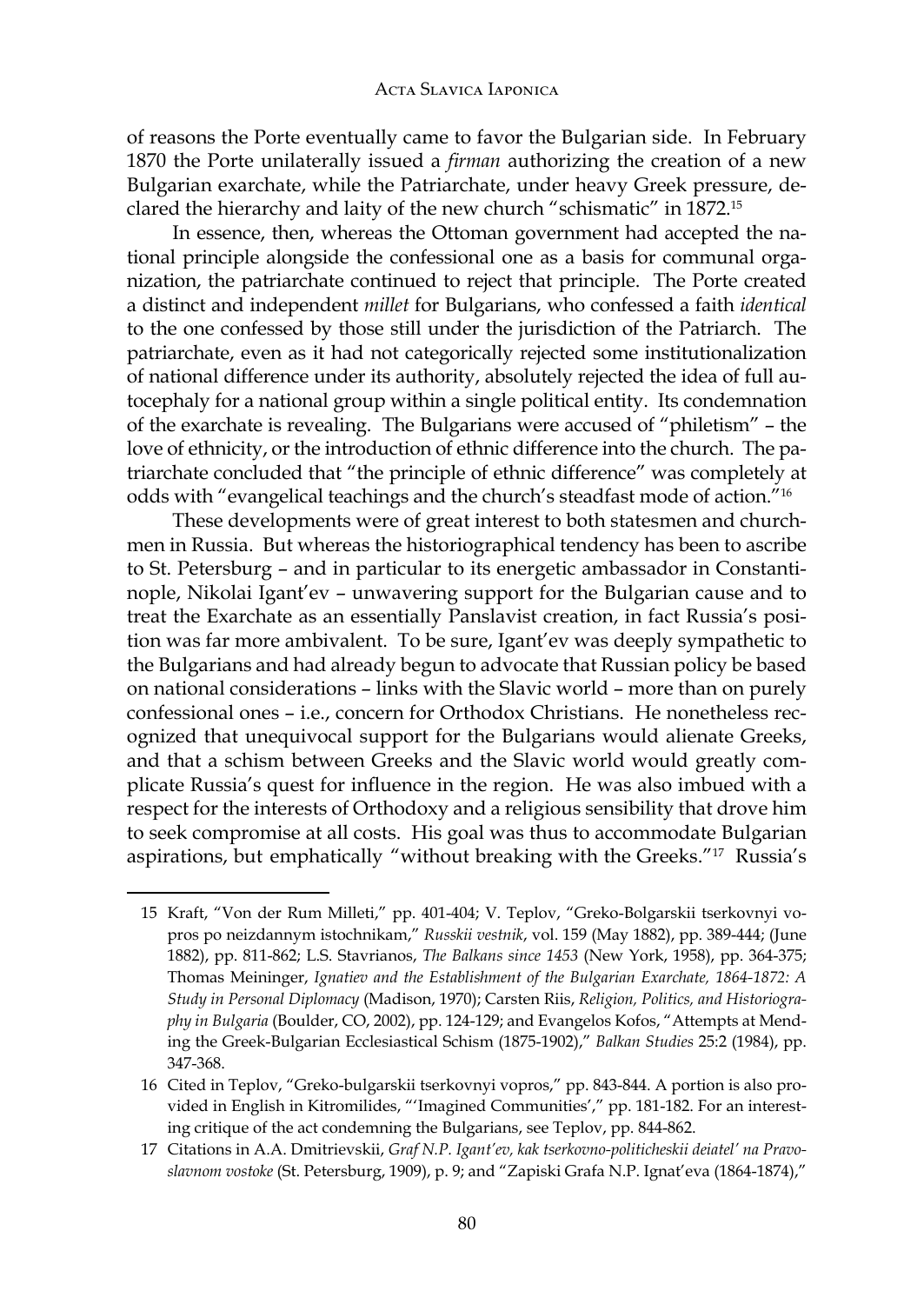Holy Synod likewise favored a compromise involving substantial concessions for Bulgarians, but only in the context of the maintenance of church unity. It noted, for example, that "some, if not all, of the wishes of the Bulgarians ... are of course in essence wishes that are most natural, well-founded, and legal." But in light of Orthodox canon, the Synod refused to interfere in the affairs of its sister church and rejected the proposals of both Ignat'ev and later the Patriarch in Constantinople to convene an ecumenical council for the resolution of the affair. In the Synod's view, the Greco-Bulgarian conflict did not concern dogma and was therefore a matter of internal concern to the church of Constantinople.<sup>18</sup> Thus both Ignat'ev and the Holy Synod, while perhaps favoring the Bulgarians, were also firmly committed to the idea of canonical resolution of the dispute. The principal difference was that, while the Synod refrained from interference on canonical grounds, Igant'ev became deeply involved and indeed promoted the unilateral creation of Bulgarian autocephaly – i.e., through Ottoman *firman* – once it became clear that compromise was impossible.

If the creation of the Bulgarian exarchate was a unique occurrence for the Ottoman empire, the Hapsburg monarchy authorized a series of autocephalous units in the nineteenth and early twentieth centuries. The rise in national sentiment among Romanians in the nineteenth century led to determined efforts by Romanian Orthodox hierarchs to restore the metropolitanate in Transylvania, which had ceased to function when a large segment of the Orthodox hierarchy there agreed to ecclesiastical union with Rome in 1700.<sup>19</sup> Like the Greeks of the patriarchate of Constantinople, Serbian bishops strenuously resisted these efforts, insisting that the Metropolitanate at Karlowitz was the true center of the church in Hapsburg lands and even demanding recognition of Slavonic as the official common language of church administration.<sup>20</sup> Although Romanian appeals to the state initially went unheeded, by the early 1860s emperor Franz Joseph made it clear that he supported the restoration of the Transylvanian metropolitanate, which occurred in 1864. The emperor's decision to exclude Bukovina from the new ecclesiastical unit prevented the creation of

*Izvestiia Ministerstva inostrannykh del* 3:6 (1914), p. 161. See also the discussions in Meininger, *Ignatiev and the Establishment*, pp. 25-30, 195-197; and V.M. Khevrolina, *Rossiiskii diplomat, graf Nikolai Pavlovich Ignat'ev* (Moscow, 2004), pp. 103-107, 162-181.

<sup>18</sup> Teplov, "Greko-bulgarskii tserkovnyi vopros," pp. 436-437, 818; Meininger, *Ignatiev and the Establishment*, pp. 112-117; Khevrolina, *Rossiiskii diplomat*, pp. 168, 172-175.

<sup>19</sup> This union was the Romanian counterpart to the Union of Brest of 1596 in Ruthenia, which created the Uniate, or Greek Catholic, confession. On Brest, see most recently Borys Gudziak, *Crisis and Reform: The Kyivan Metropolitanate, the Patriarchate of Constantinople, and the Genesis of the Union of Brest* (Cambridge, Mass., 1998).

<sup>20</sup> That metropolitanate was created in 1737 for the monarchy's Serb population, and after the elimination of the patriarchate at Péc in the Ottoman empire 1766, it became fully autocephalous.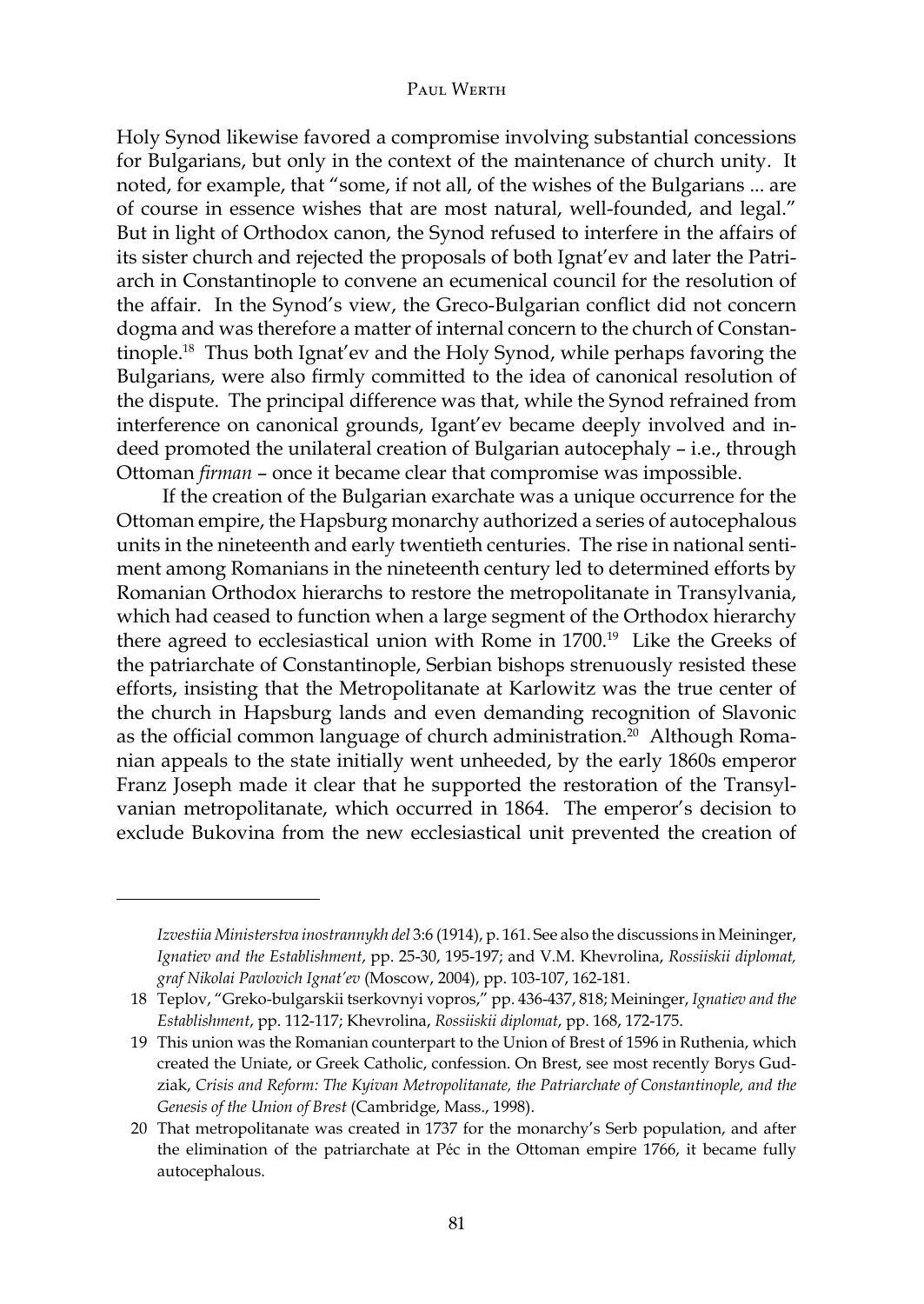a single Romanian Orthodox church within the monarchy.<sup>21</sup> But the national factor had clearly become central to the organization of Orthodox ecclesiastical administration in Austria-Hungary from the 1860s, even as the persistence of historically constituted units such as Bukovina and (later) Bosnia-Herzegovina continued to impose a non-national logic as well. $^{22}$ 

In short, in the Orthodox world autocephalous churches were appearing with ever-greater frequency in the age of nationalism. Some were the result of the gradual disintegration of the Ottoman empire, but in other cases they had emerged *within* imperial states. In each case, nationalist aspirations proved central to the creation of the new churches, and even the abandoned "mother" churches – the patriarchate of Constantinople and the metropolitanate at Karlowitz – themselves become more ethnically homogenous as a result.<sup>23</sup> Until 1905 the Russian church had not faced any comparable pressures to grant autocephaly, for two reasons primarily. First of all, Russia remained a good deal stronger, both internally and internationally, than either Austria-Hungary or the Ottoman empire, and this circumstances served to hinder the development of separatist tendencies, especially among the non-Russian peoples of Orthodox faith. Second, in contrast to Orthodoxy's second-class status in the Hapsburg and Ottoman empires, Orthodoxy in Russia was both the predominant faith of the empire and, increasingly, an important instrument of Russification. As viewed from St. Petersburg, Orthodoxy represented a crucial source (though by no means the only) of unity for the empire, and its fragmentation obviously had serious implications for imperial integrity. Both Vienna and the Porte, in contrast, had considerably smaller ideological investments in Orthodoxy and could therefore more readily afford to sanction its ethnic fragmentation within their realms, if they deemed this to be politically expedient.

## **From Catholicos to Exarch: The Georgian Church after Annexation**

The appearance of autocephalist claims in Georgia was closely related to the politics of 1905, when the tsarist regime found itself on the verge of collapse and borderland populations challenged existing authority with particular vigor.<sup>24</sup> But it was also inextricably connected to the nature of Orthodox ecclesi-

<sup>21</sup> Vienna authorized the creation of a separate Orthodox metropolitanate for Bukovina in 1873, apparently because that territory remained part of Austria, whereas Transylvania was under Hungarian rule after the compromise of 1867.

<sup>22</sup> My account here is based on Keith Hitchins, *Orthodoxy and Nationality: Andreiu Şaguna and the Rumanians of Transylvania, 1846-1873* (Cambridge, Mass., 1977), esp. pp. 173-198. The Orthodox church in Bosnia-Herzegovina received autocephaly shortly after the Austrian annexation of the territory in 1908.

<sup>23</sup> To a degree, at least, the patriarchate at Constantinople slowly became subordinated to the nationalist agenda of the Greek government in Athens. See Kitromilides, "'Imagined Communities'," pp. 181-182; Kraft, "Von der Rum Milleti," pp. 404-406.

<sup>24</sup> See, for example, Abraham Ascher, *The Revolution of 1905: Russian in Disarray* (Stanford, 1988), esp. pp. 152-161; and Robert E. Blobaum, *Rewolucja: Russian Poland, 1904-1907* (Ithaca, 1995).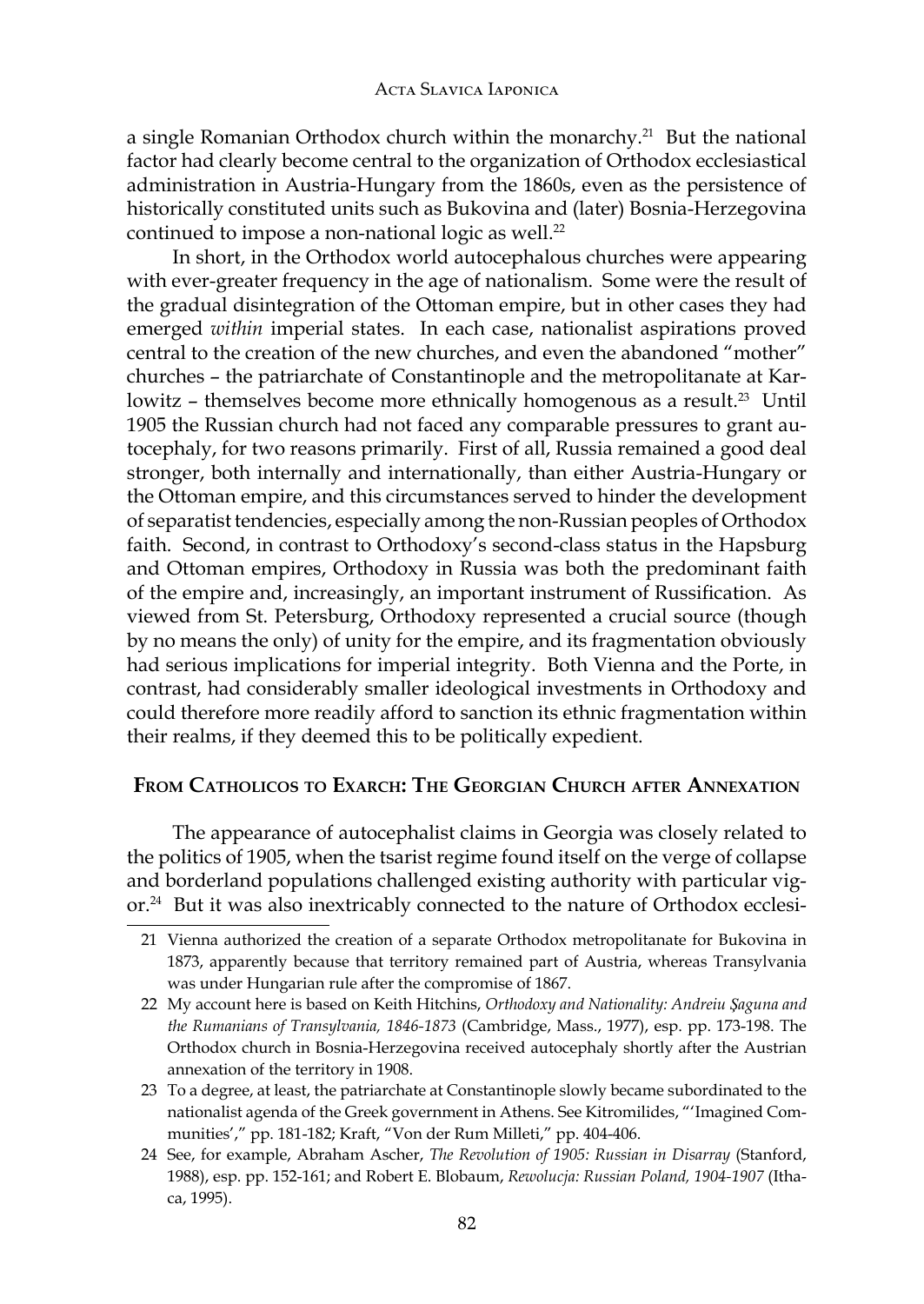astical organization introduced in Transcaucasia after its annexation. Whether the church in eastern Georgia enjoyed autocephaly *de jure* in the centuries leading up to the annexation of the several Georgian kingdoms in the early nineteenth century, as the autocephalists would claim, is difficult to determine with any certainty. With less reservation we may say that the elimination of the office of Catholicos in 1811 and the creation in its stead of a "Synodal Exarch over Georgia" represented the termination of *de facto* Georgian ecclesiastical independence.25 That the church in Transcaucasia went through fairly extensive reorganization in the first decade or so of the exarchate – the dramatic reduction of the number of dioceses, the creation of a new Synodal office (*kontora*), the elimination of the position of the Catholicos, etc. – could only serve to reinforce the loss of independence.<sup>26</sup>

Two principal points should be made about the exarchate, which remained in place until the end of the old regime in 1917. First, it represented perhaps the only case of long-term particularistic Orthodox ecclesiastical administration in the Russian empire. To be sure, it remained subordinate to the Holy Synod, but the Exarch nonetheless enjoyed certain special powers, which in turn limited the authority of bishops in Georgia, who commanded fewer prerogatives than their counterparts north of the Caucasus. Secondly, the exarchate eventually established ecclesiastical unity over a territory that had been fragmented for centuries. The catholicosate that was eliminated in 1811 had corresponded only to eastern Georgia (Kartli-Kakheti), the territory of the kingdom annexed in 1801, while a separate catholicosate had existed in western Georgia (Imeretia). With Russian imperial expansion, the exarchate gained jurisdiction over far more territory, both Georgian and non-Georgian in terms of its ethnic composition, than the catholicosate of eastern Georgia had enjoyed. The annexation of Imeretia in 1814 brought that territory under the Exarch's authority, and Abkhazia was eventually included as well.<sup>27</sup> With the settlement of Russians across the Caucasus the exarchate's jurisdiction expanded to include all of Transcaucasia, at one point even encompassing lands across the Caspian Sea. On the one hand, then, Russian imperial power created a single ecclesiastical entity to which autocephalists could later lay claim. On the other hand, the "Exarch of Georgia" had authority over more than Georgia, and ethnic Georgians, alone.

<sup>25</sup> For a broad overview of the history of the Georgian church, see Peter Hauptmann, "Unter dem Weinrebenkreuz der heiligen Nino: Kirchengeschichte Georgiens im Überblick," *Kirchen im Osten* 17 (1974), pp. 9-41.

<sup>26</sup> Gvosdev, "The Russian Empire"; E.K. [Episkop Kirion], *Kratkii ocherk istorii Gruzinskoi Tserkvi i Ekzarkhata za XIX stoletiia* (Tiflis, 1901), pp. 36-43 (citation at p. 36); N. Pokrovskii, "Tserkovno-istoricheskaia zhizn' Gruzii pod russkim vladychestvom," *Russkaia starina* 3 (1906), pp. 391-438; and M.N. Khutsishvili, "Gruzinskii ekzarkhat na sluzhbe kolonial'noi politiki tsarizma, 1811-1917 gg." Avtoreferat (Tbilisi, 1972); and Zaal Abashidze, "K istorii obrazovaniia Gruzinskogo Ekzarkhata Russkoi Pravoslavnoi Tserkvi" (unpublished manuscript, 2005).

<sup>27</sup> K., *Kratkii ocherk*, pp. 54-80.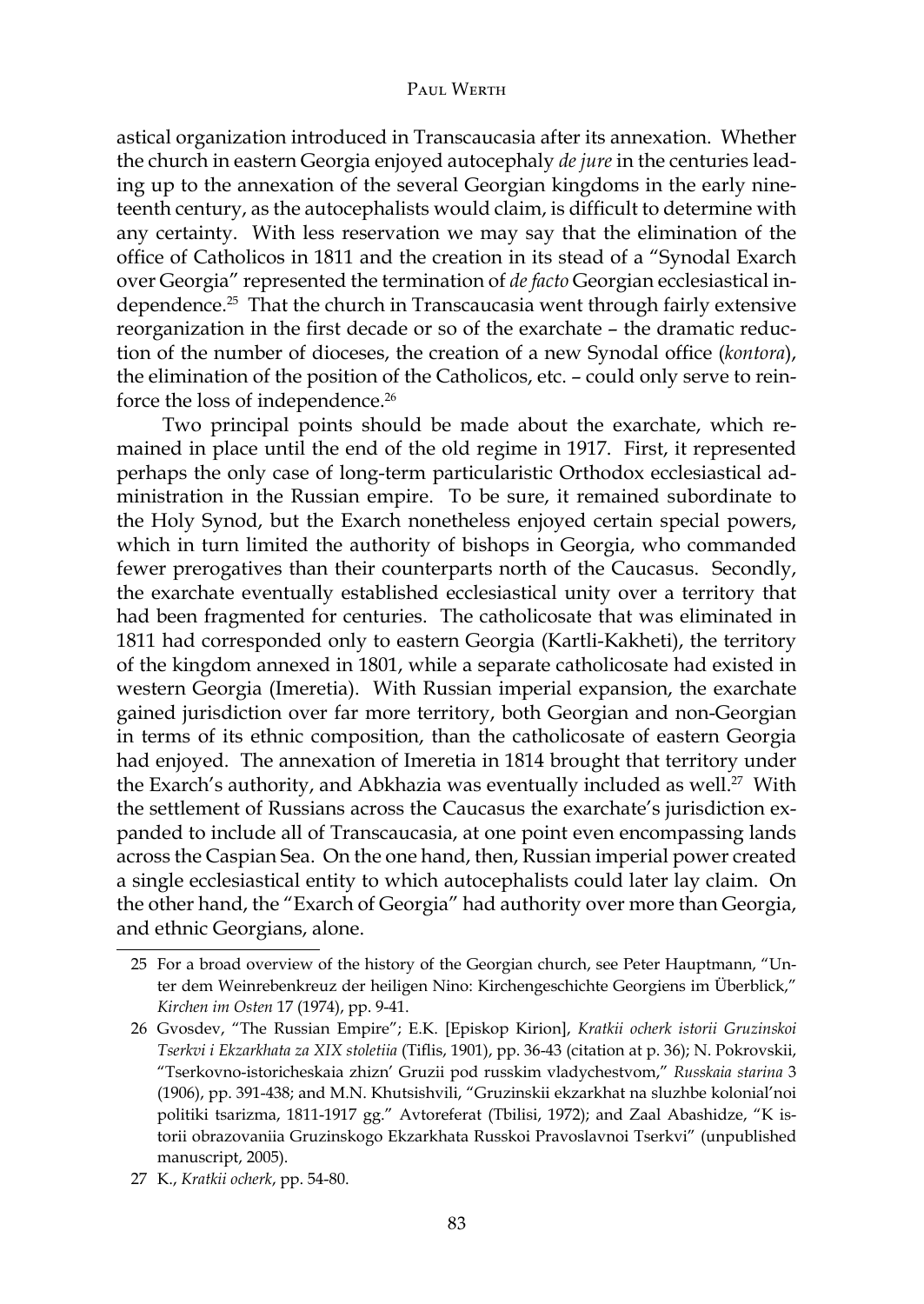On the whole the experience of the Georgian church in the nineteenth century remains poorly studied, but we may nonetheless note a general trend toward Russification that intensified in the 1880s. All Exarchs after the first (Varlaam Eristavi) were Russians unfamiliar with local languages. Georgian was increasingly excluded from church administration, ecclesiastical education, and liturgy, while knowledge of Russian became a prerequisite for candidacy to the priesthood. An aggressive campaign of "denationalization" seems to have been initiated already under Varlaam's successor, while more heavyhanded Russification appeared in the 1880s. In the Tbilisi seminary, for example, "a harsh Russianizing regime was installed," as Russian replaced Georgian as the language of instruction. Russian hierarchs seem to have regarded the Caucasus as a "wild" region and were generally eager to leave for service in the Russian interior as soon as possible.<sup>28</sup>

Nonetheless, open criticism of the church administration from within the ranks of the Georgian clergy was limited before 1905. There was some unrest in the Tbilisi seminary in the 1880s, including the murder in 1886 of its rector, who had allegedly described Georgian as "a language for dogs."<sup>29</sup> But to my knowledge before 1905 there was no open talk of the restoration of Georgian autocephaly or of reinstating the Catholicos. Notably Bishop Kirion (Sadzaglishvili) – the man who became the first Georgian Catholicos when autocephaly was attained in 1917 – wrote a history of the exarchate in 1901 commemorating the 100th anniversary of the Georgian kingdom's union with Russia. He described at great length the missionary efforts of the church and offered no hint of the deep dissatisfaction that he and others were to express just a few years later. On the contrary, he wrote that the Georgian church was prospering "under the protection of the most powerful Russia" and that various aspects of its religious life were visibly improving.<sup>30</sup> What Kirion and others actually thought before 1905 is difficult to determine, but thereafter Georgian discontent with Russian ecclesiastical administration emerged with striking clarity.

## **The Autocephalist Movement Emerges**

The emergence of the campaign for autocephaly needs to be understood in the context of two processes, both of them related to the crisis of autocratic power culminating in 1905. The first involved agrarian unrest in Transcaucasia, especially in western Georgia, beginning in 1902. As Marxist ideas made

<sup>28</sup> Ronald Grigor Suny, *The Making of the Georgian Nation*, 2nd ed. (Bloomington, 1994), p. 140 (quote); Hauptmann, "Unter der Weinrebenkreuz," pp. 28-30; Sofiiskii, *Vysokopreosviashchennyi Nikon*, pp. 111-112; Andreas Kappeler, *The Russian Empire: A Multiethnic History*, trans. Alfred Clayton (Harlow, 2001), pp. 265-267; Varianeli, "K voprosu o sud'bakh gruzinskoi tserkvi (istoricheskaia spravka)," *Vozrozhdenie* 19 (5 November 1905), p. 2.

<sup>29</sup> Kappeler, *The Russian Empire*, p. 266; Suny, *The Making*, pp. 140-141.

<sup>30</sup> This book was K., *Kratkii ocherk*.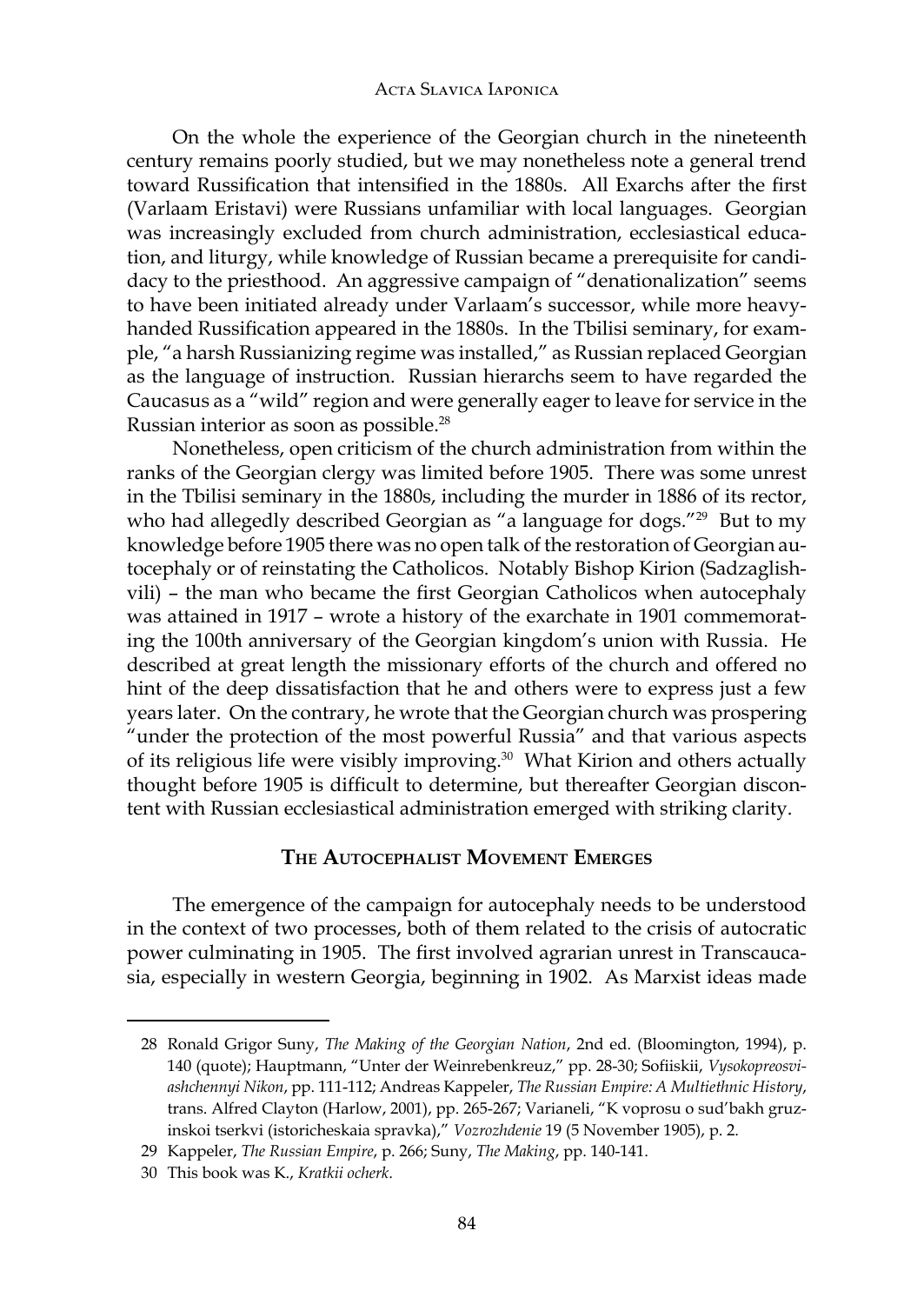their way with exiled workers from new industrial centers into the crisis-ridden countryside, peasant boycotts of their landlords soon evolved into a general revolt against the autocracy itself. Although the movement exhibited certain anti-clerical tendencies, Georgian clerics themselves became radicalized and even proved receptive to social-democratic ideas. Unrest was particularly pronounced in the seminaries in 1905, and liberationist nationalism occupied a prominent place in the rhetoric of Georgian seminarians. Meanwhile the nobility of Tbilisi and Kutaisi provinces responded to the peasant movement by asserting that autonomy for Georgia, aside from being consistent with the voluntary character of Georgia's original adherence to the Russian empire, represented "the only certain means for calming the Georgian people and for its peaceful cultural development." In short, originating in primarily economic grievances, agrarian unrest eventually generated calls for national liberation and autonomy.<sup>31</sup>

The second process involved the appearance of a vigorous movement for church renewal in Russia itself, including calls for a council of the Russian church and the restoration of the Patriarch. In the several years leading up to 1905 arguments among clerics, lay theologians, and philosophers questioning the validity of the Synodal apparatus created in 1721 began to appear. By December of 1904 the government had promised greater religious freedom to the empire's various non-Orthodox believers, and many Orthodox hierarchs began to fear that their church would be unable to compete if not itself liberated from state tutelage. As the state crisis deepened with the events of Bloody Sunday, proponents of reform began to push harder for a church council, and by March 1905 Nicholas II agreed to its convocation "at a suitable time."32 These two developments – the appearance of autonomist claims in response to rural unrest and the movement for Russian church reform – combined to produce calls for Georgian autocephaly.

Within days of Nicholas' announcement on the church council, a congress of the clergy in Imeretia (western Georgia) raised the issue of autocephaly, among others, in a petition to the Synod. The recent unrest in the Caucasus, the petition noted, had been directed "in a quite sharp form against the servitors of the church, against the entire clerical estate." But the petitioners refused to believe that Georgians had rejected Christ, arguing instead that they "do not

<sup>31</sup> Suny, *The Making*, pp. 162-164; S.F. Jones, "Marxism and Peasant Revolt in the Russian Empire: The Case of the Gurian Republic," *Slavonic and East European Review* 67:3 (1989), pp. 403-434; Argyrios Pisiotis, "Orthodoxy versus Autocracy: The Orthodox Church and Clerical Political Dissent in Late Imperial Russia, 1905-1917" (Ph. D. diss., Georgetown University, 2000), pp. 48-65; A. Khakhanov, "Gruzinskaia pechat' o Gosudarstvennoi Dume i avtonomii Gruzii," *Russkaia mysl'* 6 (1906), pp. 63-72 (esp. pp. 63 and 68; citation at p. 70).

<sup>32</sup> James W. Cunningham, *A Vanquished Hope: The Movement for Church Renewal in Russia, 1905-06* (Crestwood, NY, 1981), pp. 49-126.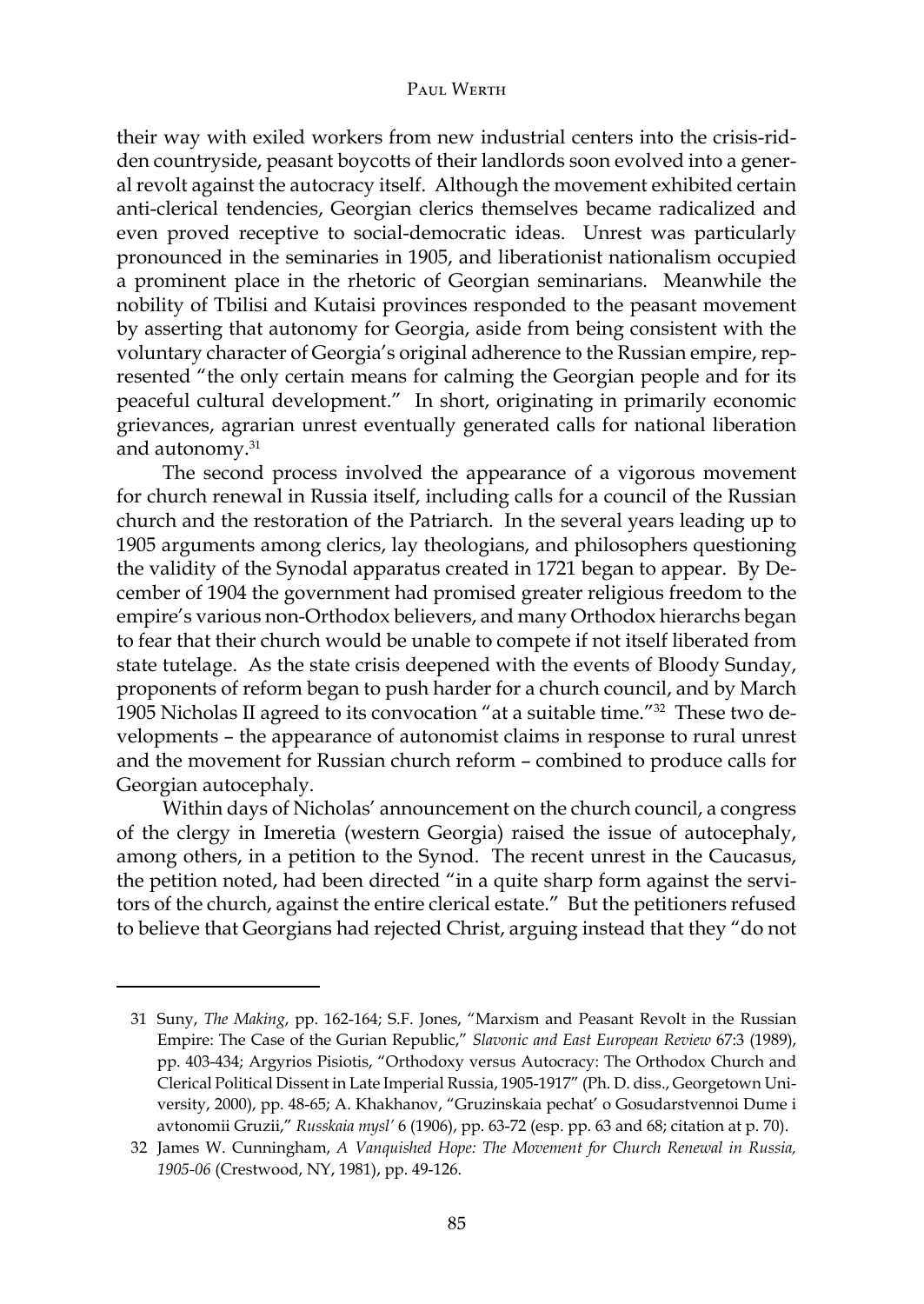wish to make peace with the present organization of church life." Aside from the fact that the church had been made into a bureaucratic "chancery of sorts," Georgian seminarians did not study anything Georgian. "Upon leaving that institution they are capable of reading ancient languages, but not Georgian. They learn by heart a significant portion of the Slavic Bible, while at the same time they are not compelled even to glance at the Georgian one." The petitioners bemoaned the loss of their Catholicos, who throughout the period of autocephaly "had remained for the people an unalterable friend, father, consoler and custodian of souls." They therefore requested, among other reforms, recognition of "the full independence" of the Georgian church with a Catholicos at its head. A gathering of Georgian clergy in Tbilisi produced a similar call for the restoration of autocephaly in May, although their meeting was violently dispersed by Cossacks.<sup>33</sup>

Within a short time the issue of autocephaly also appeared in the press, which introduced the public to some of the intricacies of medieval Georgian church history. The general thrust of these articles was to argue that the Georgian church had indeed been autocephalous up to 1811 – that at first *de facto* and eventually *de jure* the medieval connection between Georgia and the Patriarch of Antioch had been severed, leaving the Georgian church independent. Neither the agreement between Georgia establishing a Russian protectorate in 1783 nor the full-fledged incorporation of eastern Georgia in 1801 had compromised the church's independence.<sup>34</sup> Opponents of autocephaly also entered the fray, noting that the title "Catholicos" did not by itself signify autocephaly and that formal subordination of the Georgian church to Antioch had in fact continued until 1811.35 By late 1905 and early 1906 the issue began to appear even in the press of the Russian capitals. Notably, some Russians – most re-

<sup>33</sup> RGIA, f. 821 [Department for the Religious Affairs of Foreign Confessions], op. 10, d. 18, ll. 6-8; B.E., "O dvizhenii sredi gruzinskago dukhovenstva," *Voprosy zhizni* 8 (1905), pp. 273-291; Leon der Megrian, "Tiflis during the Russian Revolution of 1905" (Ph. D. diss., University of California at Berkeley, 1968), pp. 119-123; V.S. Diakin, *Natsional'nyi vopros vo vnutrennei politike tsarizma, XIX - nachalo XX vv.* (St. Petersburg, 1998), pp. 662-666.

<sup>34</sup> The first reference to the issue that I have encountered in the Russian-language press was S. Goradze, "K voprosu ob avtokefalii gruzinskoi tserkvi," *Kavkazskii krai* (10 April and 5 May 1905), pp. 9-10, 11-13. Other articles developing arguments in favor of autocephaly include Varianeli, "K voprosu o sud'bakh," pp. 1-2; S. Goradze, "Afvtokefal'nost' gruzinskoi tserkvi," *Dukhovnyi vestnik gruzinskago ekzarkhata* [henceforward: *DVGE*] 21-22 (15 November 1905), pp. 40-51, and 23-24 (1-15 December 1905), pp. 12-17; A. Khakhanov, "K polozheniiu gruzinskoi tserkvi (istoricheskaia spravka)," *Vozrozhdenie* 29 (17 November 1905), p. 2; S. Goradze, review of the book by K. Tsintsidze, *Avtokefaliia tserkvi gruzinskoi: Istoricheskii ockerk 4-11 v.* (Tiflis, 1905), in *DVGE* 1-2 (1-15 January 1906).

<sup>35</sup> For these arguments, see Arkhimandrit Nikandr, "Ob avtokefal'nosti gruzinskoi tserkvi i tserkovnoi zhizni v Gruzii pri Katolikosakh: Istoricheskaia spravka," Pribavlenie k *DVGE* 13-14 (1-15 July 1905), pp. 15-78; V. Samuilov, "K voprosu ob avtokefalii Gruzinskoi tserkvi," *Pribavleniia k Tserkovnym vedomostiam* 1 (7 January 1906), pp. 6-11.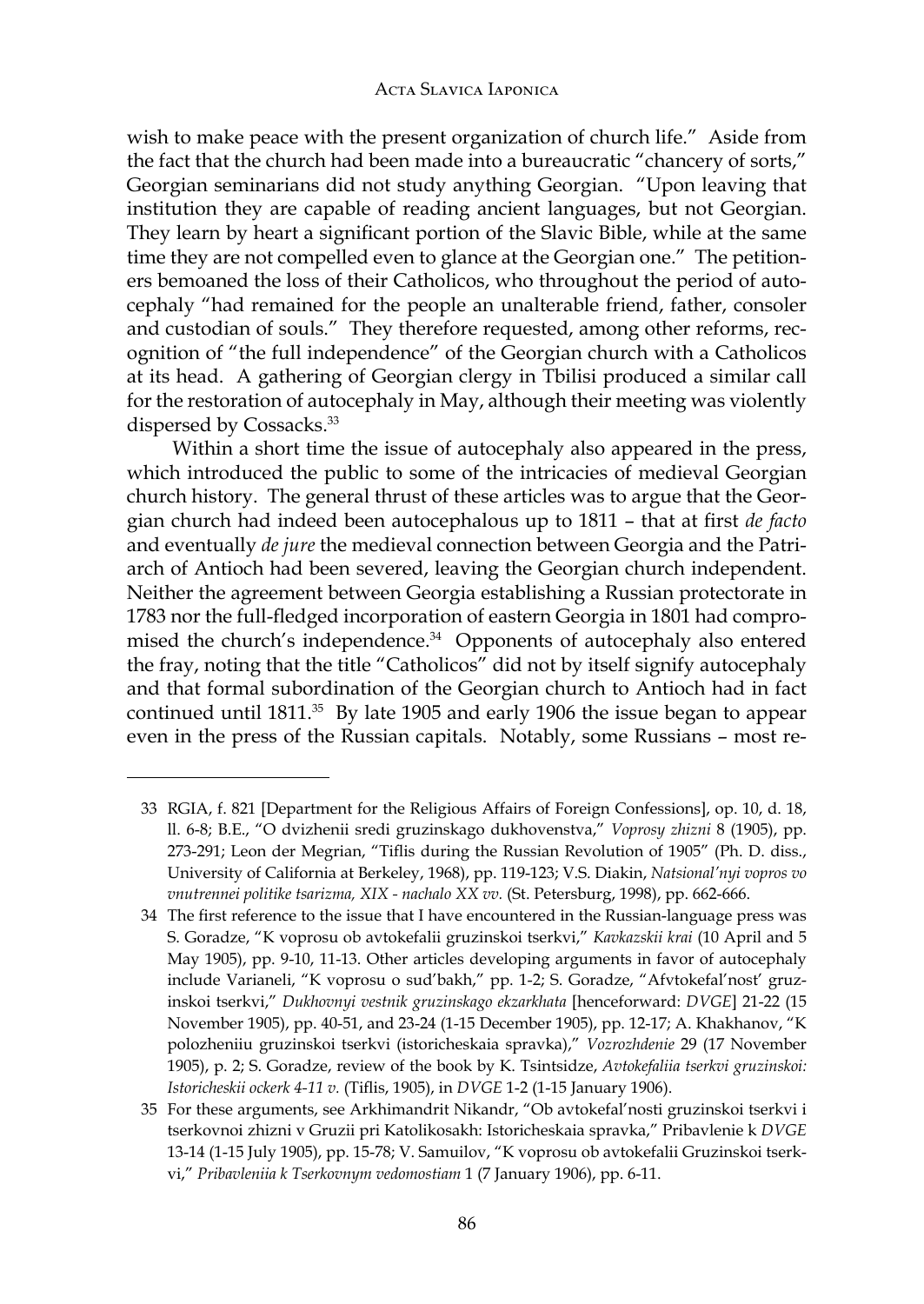markably the deeply conservative publicist N.N. Durnovo – became avid proponents of Georgian autocephaly.36

Autocephalist aspirations were further encouraged by developments in the state's religious policy generally. By a decree of 17 April 1905 the government introduced extensive new religious freedoms to sectarians and non-Orthodox confessions, which prompted the Georgian clergy to re-submit its earlier petition to the Committee of Ministers, the body that had produced the decree on religious toleration.<sup>37</sup> In August 1905 the state returned to the Armenian church the property it had confiscated in 1903, thus encouraging Georgian clerics to raise the issue of their own church's property, secularized in 1852. Over the course of 1905, as the political crisis in the country worsened, the autocephalist movement grew, becoming more organized and determined. By December Georgian clerics were meeting in Tbilisi to draft a plan for the reorganization of the church in preparation for an all-Georgian church council to follow the restoration of autocephaly.<sup>38</sup>

The reform process in the Russian church itself meanwhile offered new channels for the articulation of the autocephalist idea. In an effort to postpone the all-Russian council, over-procurator K.P. Pobedonostsev ordered a poll of all diocesan bishops on a series of questions concerning church reform. Among the issues under discussion was the idea of substantially decentralizing the church administration and creating new ecclesiastical districts with greater autonomy on the regional level. A number of bishops endorsed this idea, with specific reference to Georgia, and a few even proposed the restoration of autocephaly.39 Those calling for the most extensive change, not surprisingly, were two Georgian bishops: Kirion (by then stationed in Orel diocese) and Leonid (Okropiridze), bishop of Imeretia. Kirion now emerged as a strong proponent of the Russian church's decentralization and division into districts based on "cultural-historical, ethnographic, and customary particularities," with church autonomy raised to the level of autocephaly in the case of Georgia. In a longer opinion, Leonid echoed Kirion's call and leveled a series of accusations against the Russian Exarchs of the last century, holding them responsible

<sup>36</sup> His articles appeared in the conservative paper *Russkii stiag* and were published as separate pamphlets: N.N. Durnovo, *Sud'by Gruzinskoi tserkvi (po voprosu o Gruzinskoi tserkovnoi avtokefalii)* (Moscow, 1907, with supplements in 1907 and 1908); and idem, *Predpolagaemoe reshenie Gruzinskago tserkovnago voprosa* (Moscow, 1909).

<sup>37</sup> RGIA, f. 821, op. 10, d. 18, l. 6; RGIA, f. 796 [Chancellery of the Holy Synod], op. 186, otd. 1, stol 2, d. 704, l. 1; RGIA, f. 1579, op. 1, d. 170, l. 1-1ob. The Congress also sent the petition to the Exarch, the nobility of Kutaisi and the Kutaisi municipal administration.

<sup>38</sup> RGIA, f. 1579, op. 1, d. 170, ll. 2-3ob.; Aristin, "K 'Proektu reorganizatsii Gruzinskoi tserkvi'," *DVGE* 23-24 (1-15 December 1905), pp. 26-31; and "Proekt reorganizatsii Gruzinskoi tserkvi," *DVGE* 4 (15 February 1906), pp. 6-16.

<sup>39</sup> Cunningham, *A Vanquished Hope*, pp. 127-135; *Otzyvy eparkhial'nykh arkhiereev po voprosu o tserkovnoi reforme*, vol. 1 (St. Petersburg, 1906), pp. 97-98, 419-420, 531; ibid., vol. 2 (St. Petersburg, 1906), pp. 392-393; ibid., vol. 3 (St. Petersburg, 1906), pp. 621-662, 140.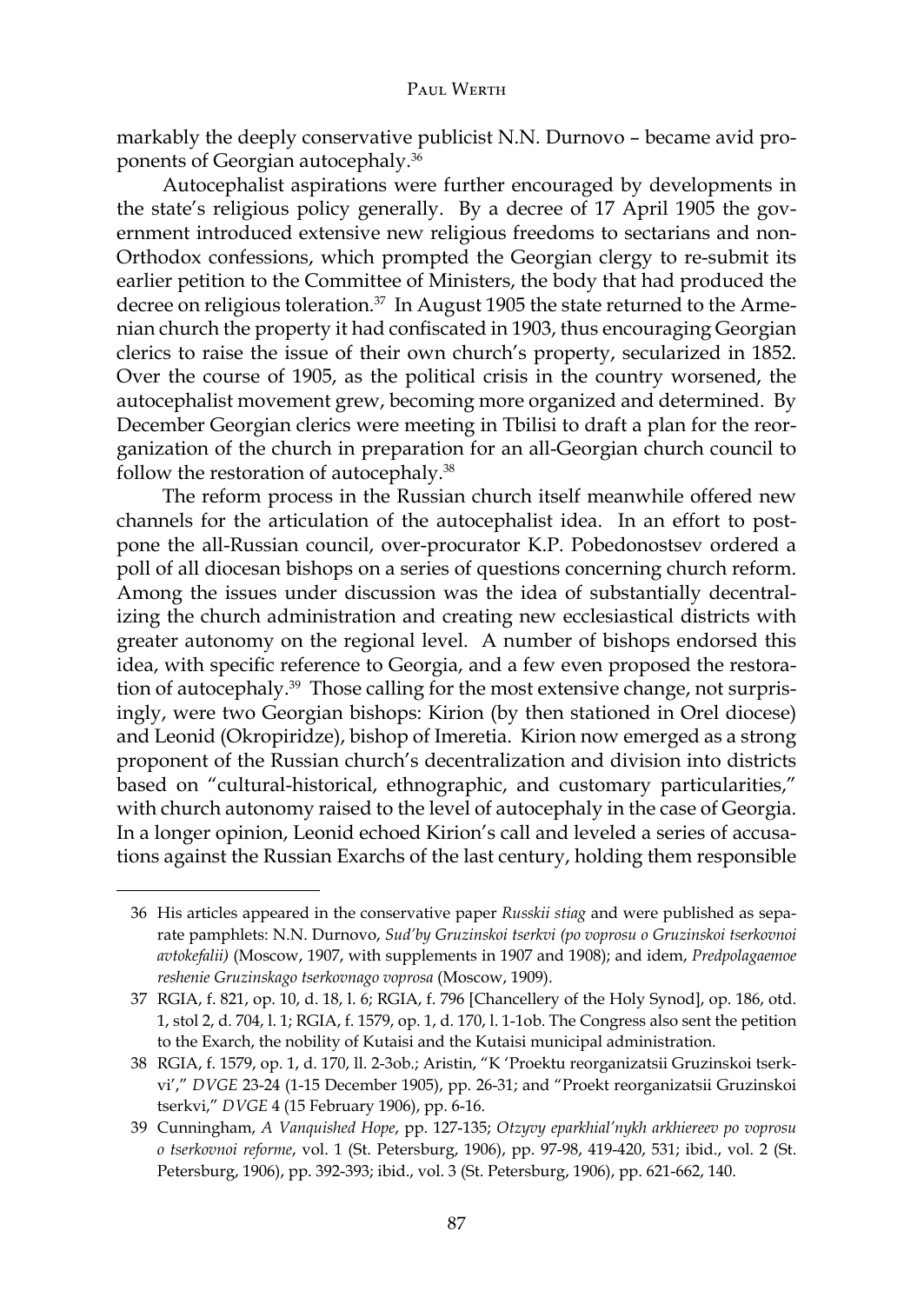for the sad state of religious affairs in Georgia and for persecuting "everything Georgian."40 By the end of 1905, then, it was clear that the question of autocephaly would have to be addressed explicitly, as even Georgian bishops had joined in revolt.

## **Autocephaly Denied**

The issue of the church in the Caucasus was officially discussed in two separate fora in 1906. The first was a special conference convened by the Holy Synod in January to discuss "the abnormality of the conditions of the Orthodox church in the Caucasus." Present at the meeting were the new exarch Nikolai (Nalimov), two former exarchs, the over-procurator and his deputy, and the two Georgian bishops Leonid and Kirion.<sup>41</sup> This conference also proposed a modest reform program for the exarchate that included greater sensitivity to the specificities of the region, for example the use of the local liturgical language. Recognizing the necessity of establishing full powers for the local bishops, the conference proposed making each diocese an independent entity, as elsewhere in Russia, and also dividing the current Gruzia diocese into two, Tiflis and Kars.<sup>42</sup> The conference did not, however, address the issue of autocephaly.

The two Georgians at the conference – Kirion and Leonid – refused to accept these "palliative measures" and affixed dissenting opinions to the conference's protocol.<sup>43</sup> In their dissent the two bishops appealed above all to the principle of religious freedom, and threatened that a schism was in the making. Kirion expressed the hope that "Orthodox Georgia" would not be deprived of the new freedoms offered to Russia's non-Orthodox confessions, "and will be granted the right to organize its church on canonical foundations by means of resurrecting the autocephalous catholicosate, which has been blessed by the ages." In this way, he concluded, "the ecclesiastical breach between the brotherly peoples, which is currently preparing itself, will be averted." Leonid's statement was if anything stronger still: "The approach taken by the commis-

<sup>40</sup> *Otzyvy eparkhial'nykh arkhiereev*, vol. 1, pp. 520-529 (citation at p. 522); ibid., vol. 3, pp. 505- 527 (citation at p. 508).

<sup>41</sup> RGIA, f. 796, op. 186, d. 965, ll. 1, 27; Diakin, *Natsional'nyi vopros*, pp. 673-674. The two former exarchs were Moscow Metropolitan Vladimir (Bogoiavlenskii, 1892-98) and Kiev Metropolitan Flavian (Gorodetskii, 1898-1901). Kirion had been serving outside of the exarchate since 1902 and was to remain in episcopal positions outside of the Caucasus, with the exception of just under a year in Sukhumi (1906-07), until elected Catholicos in 1917. In general, he was transferred with a frequency that is striking even for a bishop of the Russian church.

<sup>42</sup> I use the Russian form "Gruzia" to refer to the diocese, which was only one part of the exarchate or, in the autocephalists' mind, the Georgian church.

<sup>43</sup> Leonid, in particular, was facing a revolt by his clergy in Imeretia and may well have regarded a strong stance on autocephaly in St. Petersburg as the best way to re-establish his credibility on the local level. RGIA, f. 796, op. 186, d. 965, ll. 14, 53.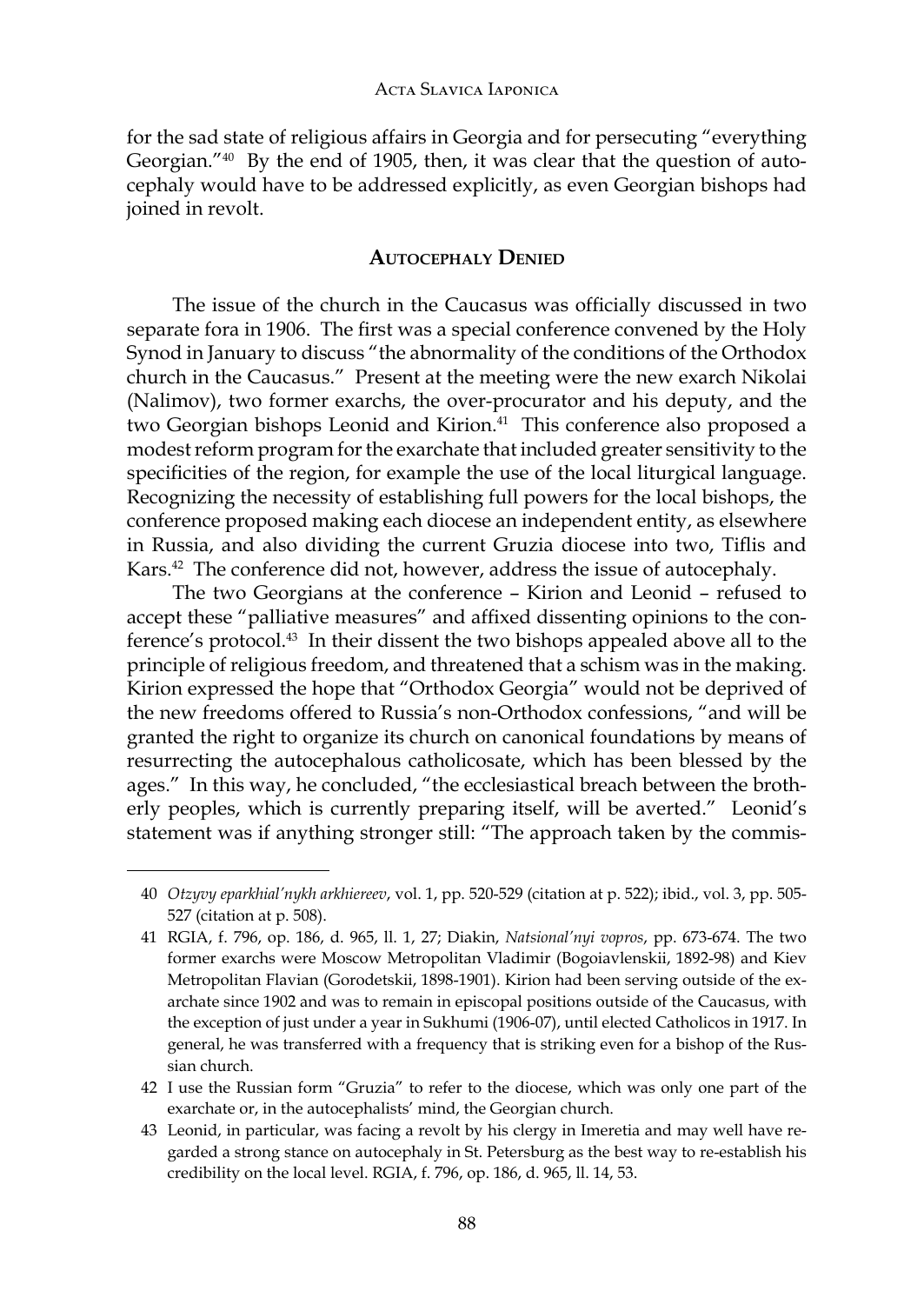sion gives Georgians a direct and definite indication that the freedom of faith, conscience, and church administration that their neighbors – Armenians, Catholics, Muslims, and others – enjoy without hindrance, may be acquired only by break[ing] off all accounts and ties with the predominant Russian church."<sup>44</sup>

The government's position at this point was not entirely clear. I have not been able to locate specific evidence on the position of viceroy Vorontsov-Dashkov before early 1907, although there are indications that he supported some accommodation with the Georgian clergy, while regarding the issue of autocephaly itself as a canonical question beyond his competence. Exarch Nikolai, appointed in July 1905, also recognized "the development of national consciousness among the Georgian people" as a factor that simply could not be ignored without causing Georgians' "alienation from the Christian faith itself." Asserting that there was no canonical basis for refusing to grant autocephaly, Nikolai was convinced that only the actual experience of ecclesiastical independence would convince Georgians of the advantages they derived from intimate communion with the Russian church.<sup>45</sup> Viewed from St. Petersburg the prospect of autocephaly was more worrisome. In a letter to the viceroy, the new over-procurator A.D. Obolenskii identified the special position of the Orthodox church in Russia as a fundamental obstacle to the fulfillment of the Georgians' request. By church canon, he wrote, "The establishment of autocephaly is the complete separation of one church from another with the condition of only dogmatic and canonical unity." Such a separation would permit different resolutions of questions on a range of issues, potentially creating vastly different ecclesiastical regimes for subjects of the same Orthodox confession in different parts of the empire. In April 1906 Obolenskii presented these conclusions to the emperor, who entrusted resolution of the issues raised in the Georgians' "lamentable petition" to the upcoming all-Russian council.<sup>46</sup> In this way the autocephaly issue now merged directly with the larger process of Russian church reform and became dependent on its fortunes.

Discussion of the issue in the press also became more contested. From early on opponents had claimed that the autocephalists, ignoring their spiritual duties, were instead engaging in "politics" and that they were essentially "separatists" seeking Georgia's independence. The newspaper *Svet* opined, "All this hullabaloo on account of church autocephaly is generated by concerns

<sup>44</sup> RGIA, f. 796, op. 186, d. 965, ll. 27-34 (citations at ll. 30 and 34). Both dissenting opinions were published in the Tbilisi newspaper *Vozrozhdenie* 5 (24 February 1906), p. 1; and in *Zhurnaly i protokoly zasedanii Vysochaishche uchrezhdennago Predsobornago Prisutstviia,* vol. 3 (St. Petersburg, 1907), otdel 2, pp. 99-100.

<sup>45</sup> *Svet* 11 (12 January 1906); "K voprosu ob avtokefalii," *Golos Kavkaza* 13 (24 March 1906), pp. 1-2; RGIA, f. 796, op. 186, d. 965, ll. 61-67 (citations at 61, 61ob., 63ob.); Diakin, *Natsional'nyi vopros*, pp. 669-671.

<sup>46</sup> RGIA, f. 796, op. 186, d. 965, ll. 40-44 (citations at ll. 40, 42, 43ob.-44); Vladimir Egorov, *K istorii provozglasheniia gruzinami avtokefalii svoei tserkvi v 1917 g.* (Moscow, 1917), p. 4.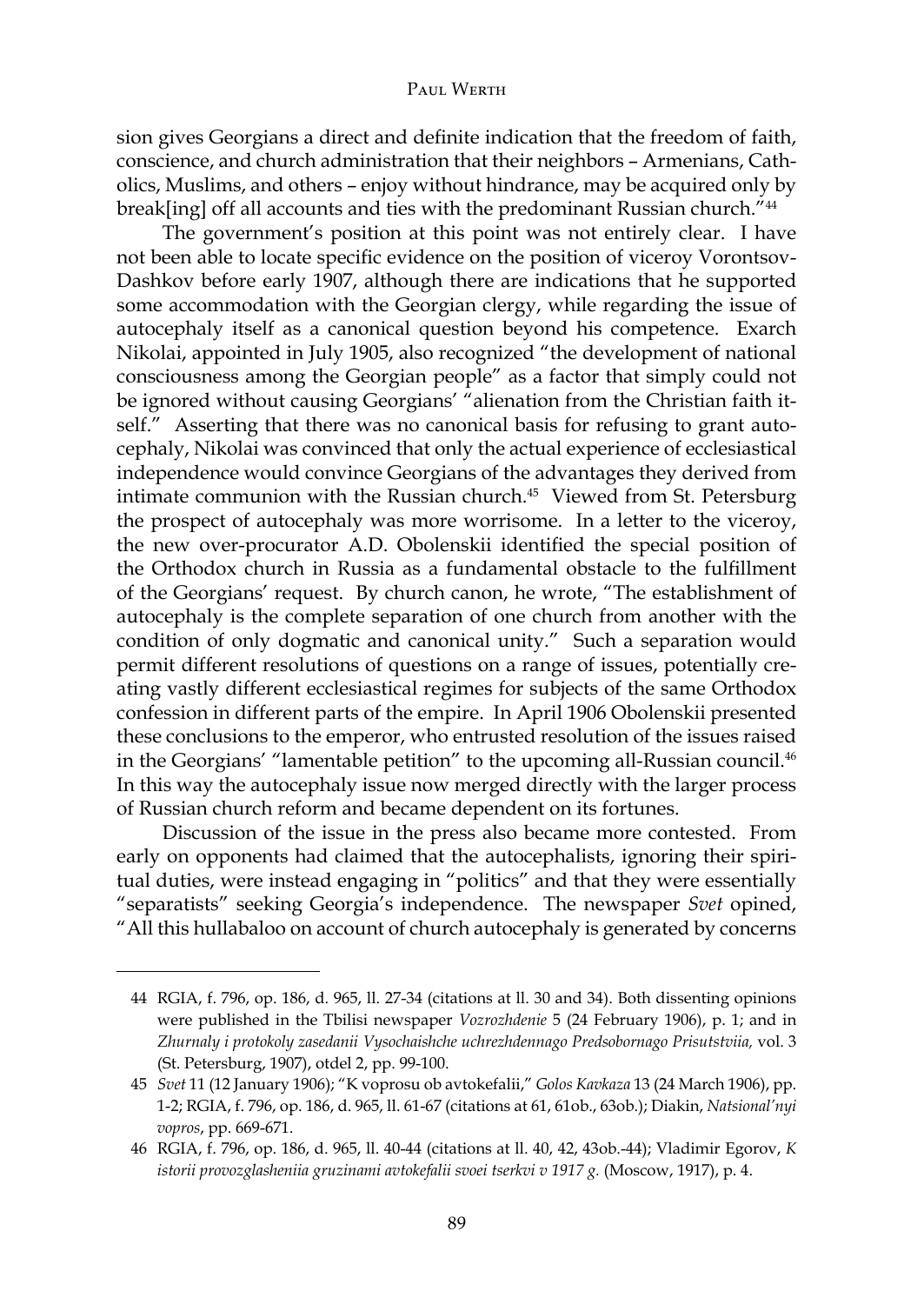and motives having decisively nothing to do with purely ecclesiastical requirements and needs in Georgia."47 The Georgian clergy were also often accused of having mutinous connects to Social Democrats and other revolutionaries – an accusation that apparently was not without some foundation. Autocephalists responded that it was their opponents who had politicized the issue, adding that "separatism" had become a convenient but nebulous term of denunciation. Rather than promoting "separatism," wrote one publicist, autocephaly "will contribute to the strengthening of political unity between Georgia and Russia, since nothing weakens that unity more than the Georgian people's deprivation of the important right that neighboring peoples enjoy." The church's centurylong experience of striving for "*external* unity," involving the subordination of one nationality to another, had only produced "a strong tendency among the local clergy towards isolation." Supporters of autocephaly also drew parallels between church reform in Russia and Georgia. One article thus concluded that it was as "unfounded" to accuse Georgians of "separatism" for wanting an elected Catholicos, as it was to accuse Russians of the same for wanting an elected Patriarch.<sup>48</sup>

These polemics continued as the problem of the church in the Caucasus finally came up in June 1906 for official discussion in a second forum – a precouncil commission established to finalize an agenda for the all-Russian church council. Proving lengthy and contentious, the discussions offered little hope that any kind of mutually satisfactory solution might be worked out.<sup>49</sup> Probably only a harsh condemnation of the Exarchs could have drawn serious attention to the issue of autocephaly, but the accusations in Leonid's episcopal opinion poisoned the atmosphere in the sub-commission formed to discuss the issue and compelled several of the Russian members to focus primarily on defending the "honor" of the Russian church. Much of the discussion accordingly consisted of attempts by Kirion and Leonid, joined later by professors of St. Petersburg University Alexander Tsagareli and Nikolai Marr, to provide "facts" to support their critique of the exarchical regime and the efforts of Rus-

<sup>47</sup> *Svet* 15 (16 January 1906); ibid. 11 (12 January 1906).

<sup>48</sup> A.A. Tsagareli, *Stat'i i zametki po gruzinskomu tserkovnomu voprosu: K stoletiiu (1811-1911 gg.) vdovstva gruzinskoi tserkvi* (St. Petersburg, 1912), pp. vii, xiii, and 93; A. Natroev, "V chem vykhod iz tragicheskago polozheniia gruzinskago dukhovenstva?" *DVGE* 1-2 (1-15 January 1906), p. 25; idem, "K voprosu ob avtokefalii," *DVGE* 8 (15 April 1906), p. 24; N. Pokrovskii, "Obosoblenie i edinenie," *DVGE* 4 (15 February 1906), pp. 16-24 (citation at pp. 23-24). "Kogda i pochemu byl priostanovlen vybor katiklosa gruzinskoi tserkvi," *DVGE* 6 (15 March 1906), p. 16 (emphasis in the original).

<sup>49</sup> *Zhurnaly i protokoly,* vol. 3, otdel 2, pp. 1-106. Unfortunately, I was able to obtain materials pertaining only to the early discussions (June and November 1906) in the pre-council commission. An exhaustive investigation of the question of Georgian autocephaly would require full engagement with accounts of later discussions. Here I offer a preliminary account, based on the proposition that the central issues of the dispute arose in the discussions of June and November.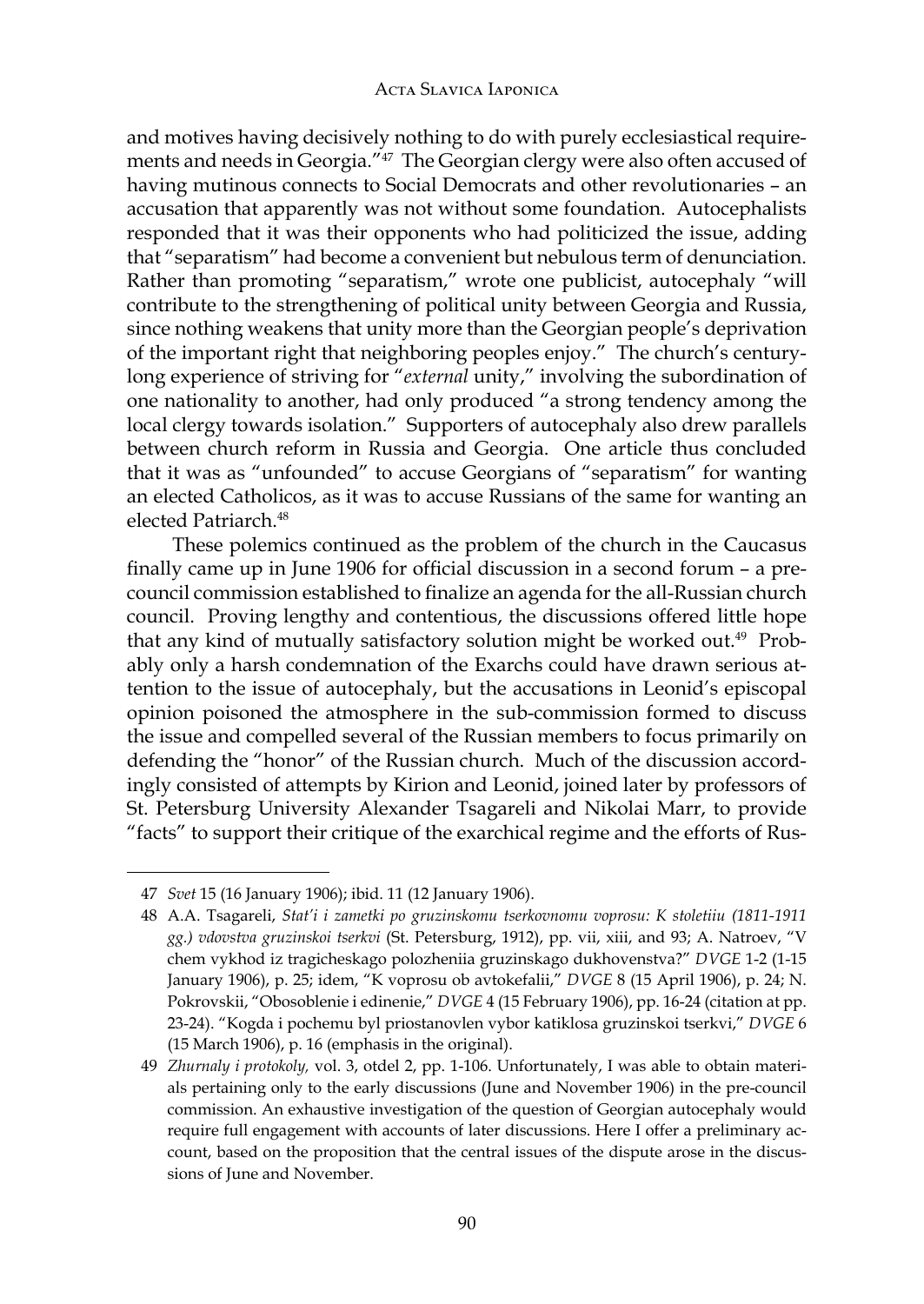sian clerics with experience in the Caucasus to refute them. There was painfully little on which the parties could agree, however. What some regarded as systematic persecution of "everything Georgian" others regarded as reasonable efforts to improve administration. Construed by Russians as an extreme response to problems best solved otherwise, autocephaly in Georgian eyes was indispensable to Orthodoxy's reinvigoration. If Kirion could declare about autocephaly that "the people want it," then I.I. Vostorgov could respond, "If one gives autocephaly, Russians will be offended."50

While much of the discussion focused on specific grievances against the Exarchs and their administration, Kirion sought also to make a more abstract case for autocephaly. Most interesting in this regard was his essay "The National Principle in the Church," which he submitted to the sub-commission. Here he argued, appealing above all to Apostolic Canon 34, that Georgia "has the right to the independent existence of its national church on the basis of the principle of nationality (*narodnost'*) in the church, declared at the beginning of the Christian era."51 Kirion contended that while the church drew no distinction between "Jew" and "Greek," nonetheless it had long recognized national differences to the extent that they did not contradict higher Christian ideals. The eastern church had thereby constructed a "federated system" that had "significant advantages from the national point of view." The ecumenical church, he concluded, recognized the independent existence of each nation and thereby "legalized the right of each nationality to have its own church with a national hierarchy at its head."52

The sub-commission chose to focus less on these arguments, however, than on the complex ethnic character of the Orthodox population of Transcaucasia and its significance for the resolution of the autocephaly issue. Russians in the sub-commission criticized the autocephalists for artificially dividing everything into "native" (Georgian) and non-native (Russian), and for ascribing Orthodox Greeks, Abkhazians, Ossetians and others unreflectively to the former category. Vostorgov, a conservative cleric with administrative experience in the Caucasus, argued that he could cite numerous examples "of the crudest efforts to Georgify the Abkhazians and Ossetians; I could point to tens of parishes and schools in which Georgian is being forcibly imposed." Leonid nonetheless insisted that Georgian was "the principal national language

<sup>50</sup> Ibid., pp. 19 and 28.

<sup>51</sup> Apostolic Canon 34 refers to "bishops of every nation who must acknowledge him who is first among them." (Translation of the canon cited in Lewis J. Patsavos, "Unity and Autocephaly: Mutually Exclusive?" p. 3 (http://www.goarch.org/print/en/ourfaith/article8131. asp, last accessed 12 January 2006). Kirion of course interpreted the deeply problematic term "nation" [*ethnos*] in a modern sense, which may well represent an ahistorical reading. "Nation" in its original context may best be understood as a synonym for state administrative unit, such as a province. See Kraft, "Von der Rum Milleti," p. 393.

<sup>52</sup> Kirion, "Natsional'nyi printsip v Tserkvi," in *Zhurnaly i protokoly*, pp. 55-58 (citations at pp. 55-57).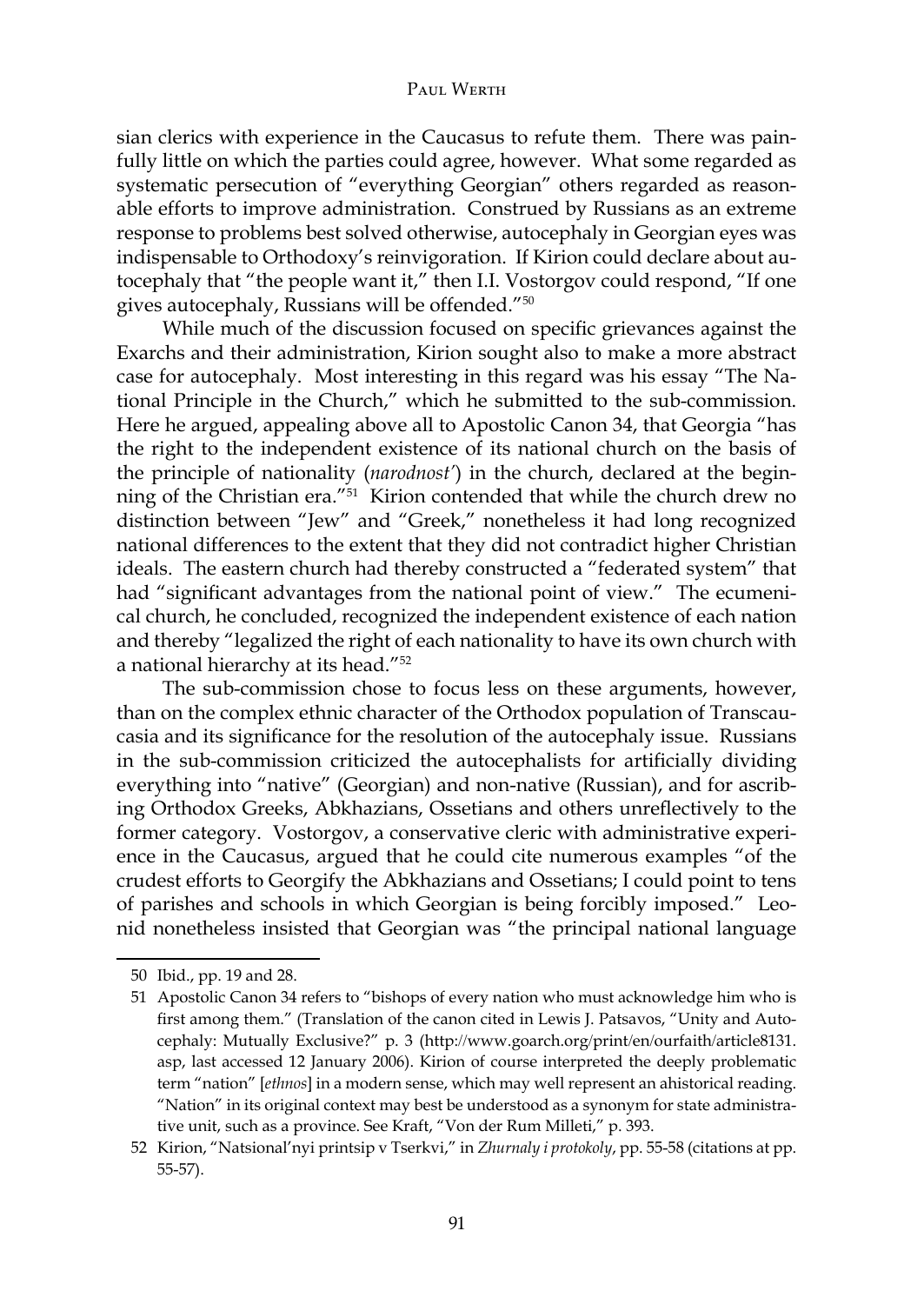of the exarchate's population," while Kirion remarked, "Georgia enlightened [that population] with Christianity and has the right to administer them." Russians were furthermore reluctant to concede that certain groups of the population formed part of a larger Georgian nationality. Thus the archbishop of Mogilev (also with service experience in the Caucasus) remarked, not without irony, "Perhaps the western Kartvelian ethnic groups – Imeretians, Mingrelians, Gurians – would like to have a distinct autocephaly for themselves?" The archbishop also asserted, apropos the complex ethnic composition of Gruzia diocese alone, "that only a Russian [bishop] can dispassionately sort out the conflict of interests of so many peoples and dispassionately allocate a sphere for their influence."53 Discernable in this dispute, then, were both a competition between Georgians and Russians over the future of smaller peoples, and a Russian claim to the status of neutral arbiter over the ethnographic confusion in Transcaucasian Orthodoxy.

In this context the territorial definition of a potential autocephalous Georgian church became deeply problematic. Earlier in 1906 Russian clergy informed the Holy Synod in Petersburg that they did not wish to be included in an autocephalous Georgian church and argued that a new Russian archbishop should be appointed for the non-Georgian population, which included Russians, Greeks, Ossetians, and others.54 Appealing to a combination of ethnography and history, the autocephalists referred both to the borders of the catholicosate as it had existed on the eve of Georgia's incorporation into Russia and to provinces with ethnic Georgian predominance.<sup>55</sup> Yet these standards were problematic, as they encompassed different territories, and Russians were quick to point out that the catholicosate of 1811 had had jurisdiction over only eastern Georgia. Moreover, Russian members of the sub-commission were unwilling to agree with the Georgians as to what constituted "Georgian provinces." The autocephalists remained committed to the proposition that the jurisdiction of any future autocephalous Georgian church be strictly *territorial* and not be confined only to certain parishes based on the ethnicity of the parishioners. In this regard, in fact, they were quite critical of Bulgarians, who in their view had advocated precisely such an arrangement.

The sub-commission's deliberations presumably offered a good sense of what Georgians could expect from an all-Russian council. N.N. Durnovo, al-

<sup>53</sup> *Zhurnaly i protokoly*, pp. 13, 22-23, 32-33, 67, 70.

<sup>54</sup> RGIA, f. 796, op. 186, d. 965, ll. 45-50. A similar proposal was published as "Arkhiepiskopstvo zakavkazskoe," *Golos Kavkaza* 63 (3 June 1906), pp. 2-3. Vorontsov-Dashkov likewise stressed that any resolution of the autocephaly question needed to take into account the interest of Orthodox Russians, who were deeply agitated by the issue. See *Vsepoddanneishaia zapiska po upravleniiu Kavkazskim kraem general-ad"iutanta Grafa Vorontsova-Dashkova* (St. Petersburg, 1907), p. 163.

<sup>55</sup> Aristin, "K 'Proektu reorganizatsii'," p. 28; Durnovo, *Predpolagaemoe reshenie*, p. 6; *Zhurnaly i protokoly*, pp. 33; B.E., "O dvizhenii," p. 283.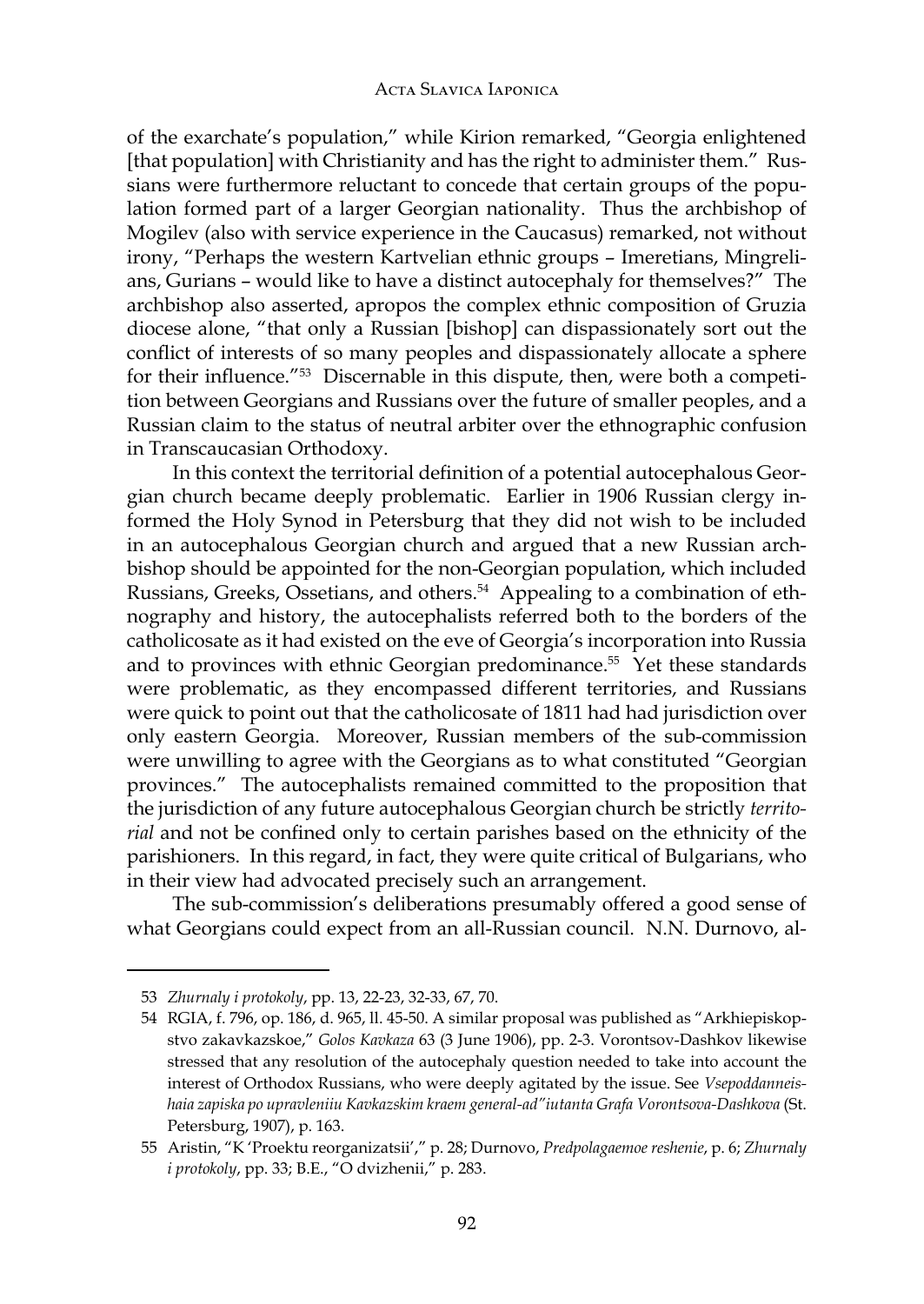most surely in contact with autocephalist circles, commented darkly that "all the lies" of the "Georgia-phobes" in the sub-commission "have made a loathsome impression in all of Georgia. God forbid that out of this is cooked up some deadly porridge." Another observer meanwhile predicted that the majority in any all-Russian council would be hostile to autocephaly.56 Back in Georgia, a group of priests accordingly decided that "we must apply all efforts so that the all-Russian council does not begin to decide the question [of autocephaly]." Considering it better instead to leave the issue's resolution "until a more favorable time," they recognized that they had work to do in convincing members of the Russian church that Georgians "are not separatists and not chauvinists, and that Georgians' aspirations are concerned with creating the conditions in the life of the church in which, by the best means possible, the teachings of the Savior may be achieved."<sup>57</sup>

As it turned out, there was no danger that the all-Russian council would decide on autocephaly or anything else. Once the Emperor understood the extent to which some Orthodox hierarchs sought to disengage the church from the state's embrace, and once prime minister Peter Stolypin recognized the passions that were likely to appear if the clergy were allowed to gather, the council died a slow death by non-convocation.<sup>58</sup> Meanwhile back in Georgia the lively discussion of autocephaly in the pages of *Spiritual Messenger of the Georgian Exarchate* apparently became too much for local authorities, and publication accordingly ceased in April 1906.<sup>59</sup> More ominously, Exarch Nikolai was replaced in June 1906 by Nikon, who was to prove both an effective administrator and an opponent of autocephaly. By no means had autocephaly been formally rejected, but by the end of 1906 prospects for its implementation must have appeared increasingly unlikely.

## **Murder of an Exarch**

In effect, two very different reform programs for the church in Transcaucasia emerged after 1905. The first, as we have seen, was the autocephalist vari-

<sup>56</sup> Durnovo, *Sud'by gruzinskoi tserkvi*, as cited in RGIA, f. 1579, op. 1, d. 157, ll. 22-22ob.; Tsagareli, *Stat'i i zametki*, p. 92.

<sup>57</sup> *Kakoi taktiki dolzhno derzhat'sia gruzinskoe dukhovenstvo pri vozstanovlanii rodnoi tserkvi v avtokefal'nykh eia pravakh?* (Tiflis, 1906), pp. 2-4.

<sup>58</sup> On this process see Cunningham, *Vanquished Hope*, pp. 313-329. A pale substitute for the council convened in May 1908 in the form of the Kiev Missionary Congress, which is deftly analyzed by Heather Coleman in "Defining Heresy: The Fourth Missionary Congress and the Problem of Cultural Power after 1905 in Russia," *Jahrbücher für Geshichte Osteuropas* 52:1 (2004), pp. 70-91.

<sup>59</sup> It is not clear whose decision it was to end publication of *Spiritual Messenger*. The last issue at the Russian National Library in St. Petersburg, likely the most complete collection, was no. 8 (15 April 1906). Publication was resumed under the title *Vestnik Gruzinskago Ekzarkhata* in March 1910, but for three years the publication contained only an official section.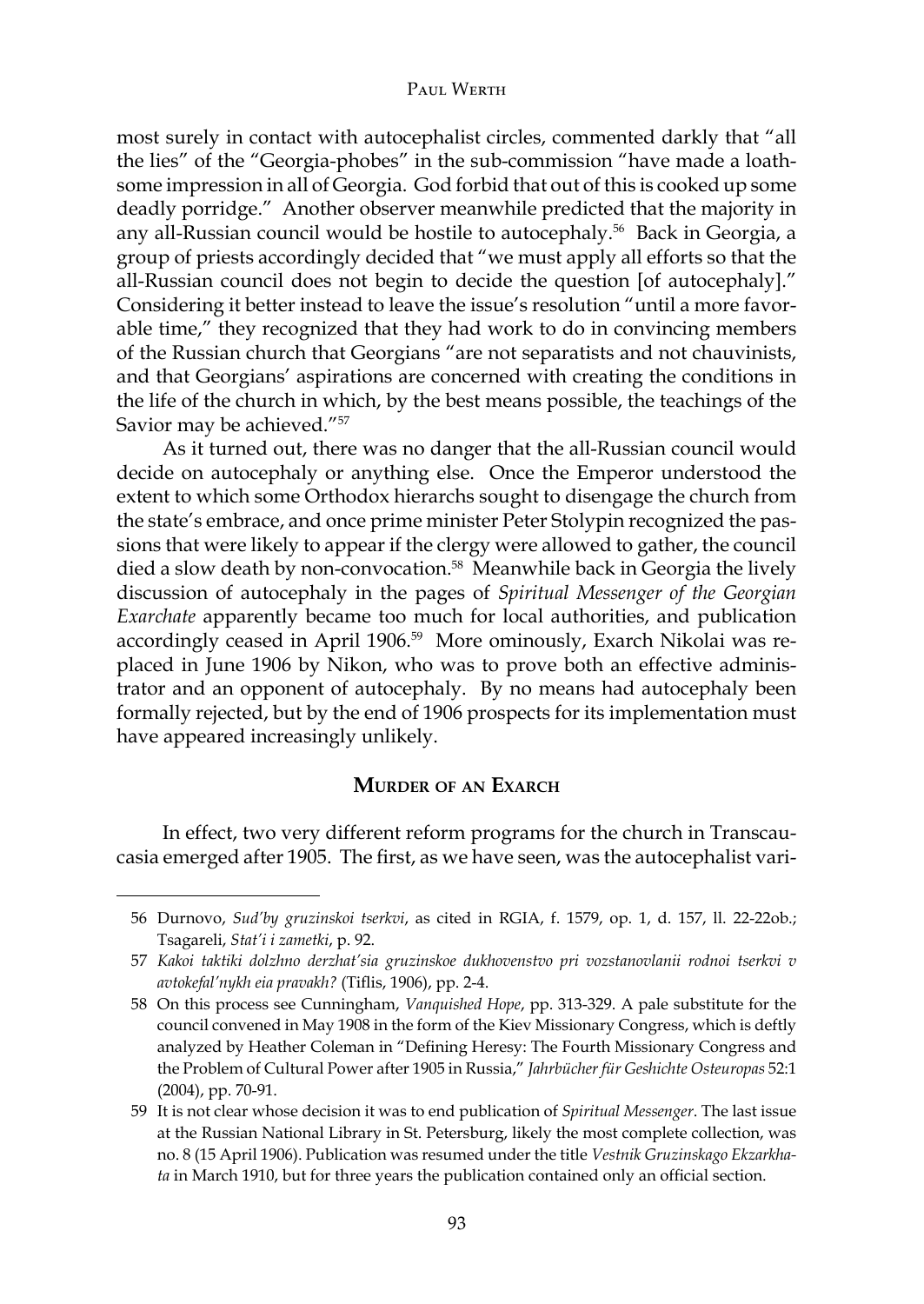ant: the conversion of the exarchate into an autocephalous Georgian church. The second was the Synod's reform plan that emerged from the conference of January 1906, which offered to grant bishops in Georgia full episcopal power, to improve the teaching of the Georgian liturgical language, and to publish more religious materials in local languages. Aspects of this second program were presumably attractive to autocephalists, but the exarchate's restructuring was regarded as a potential disaster. As Kirion had written in his dissent, "The new plan of dismembering the Georgian church into separate independent units, by weakening the principles that have bound them for centuries – national ties of kinship, common church traditions and patriotic legends of yore – erects a wall between them and in that way eliminates any possibility of the Georgian hierarchs' joint discussion of common diocesan questions in the future."60 The exarchate, for all its faults, at least preserved the idea and fact of a unified and distinctly Georgian ecclesiastical space; it was, as Kirion stated in the sub-commission, "the remnant of autocephaly, the shadow of former ecclesiastical independence."<sup>61</sup> The exarchate represented the logical foundation for the construction of an autocephalous Georgian church, and its elimination would accordingly constitute a serious setback to the autocephalist cause.<sup>62</sup>

This is essentially where things appeared to be moving already by the summer of 1906. Presumably in response to the fruitless June meetings of the sub-commission in St. Petersburg, the Synod appointed Nikon exarch and in August decided to move forward with the earlier program, in spite of Kirion's and Leonid's dissent. The Georgian clergy seems to have sensed which way things were moving and sought to forestall Nikon's arrival in Tiflis. A congress of Georgian clergy sent telegrams to St. Petersburg protesting his appointment, $63$  while others appealed directly to Nikon with a striking letter warning him not to take up his appointment as Exarch and threatening him with violence otherwise. Even before Nikon arrived in Tbilisi an anonymous letter had been sent to him warning him to leave the city within two weeks of his arrival.<sup>64</sup> Equipped with armor, Nikon nonetheless departed for Tiflis, determined to take up his position. Whether out of their own conviction or fear of retribution from more radical colleagues, the Georgian clergy refused to greet Nikon at the train station, thus initiating a boycott of his administration.

There are indications that while Nikon was open to considering the question of autocephaly in principle, he nonetheless saw the Georgians' aspirations

<sup>60</sup> RGIA, f. 796, op. 186, d. 965, ll. 29ob.-30; "Osoboe mnenie episkopa sukhumskago Kiriona, podannoe im v sinod," *Vozrozhdenie* 5 (24 February 1906), p. 1.

<sup>61</sup> *Zhurnaly i protokoly*, pp. 31, 70.

<sup>62</sup> RGIA, f. 796, op. 186, d. 965, ll. 101-112; "Vopros ob avtokefalii gruzinskoi tserkvi," *Obnovlenie* 5 (24 August 1906); "Ofitsial'noe soobshchenie," *Golos Kavkaza* 126 (31 August 1906), p. 1; Tsagareli, *Stat'i i zametki*, p. 107.

<sup>63</sup> "Petitsiia i pros'by gruzinskago klira ob avtokefalii tserkvi," *Golos Kavkaza* 100 (29 July 1906), pp. 3-4; RGIA, f. 1579, op. 1, d. 170, l. 6; RGIA, f. 1579, op. 1, d. 157, l. 22ob.

<sup>64</sup> RGIA, f. 1579, op. 1, d. 157, l. 24; RGIA, f. 1579, op. 1, d. 170, ll. 7ob.-8.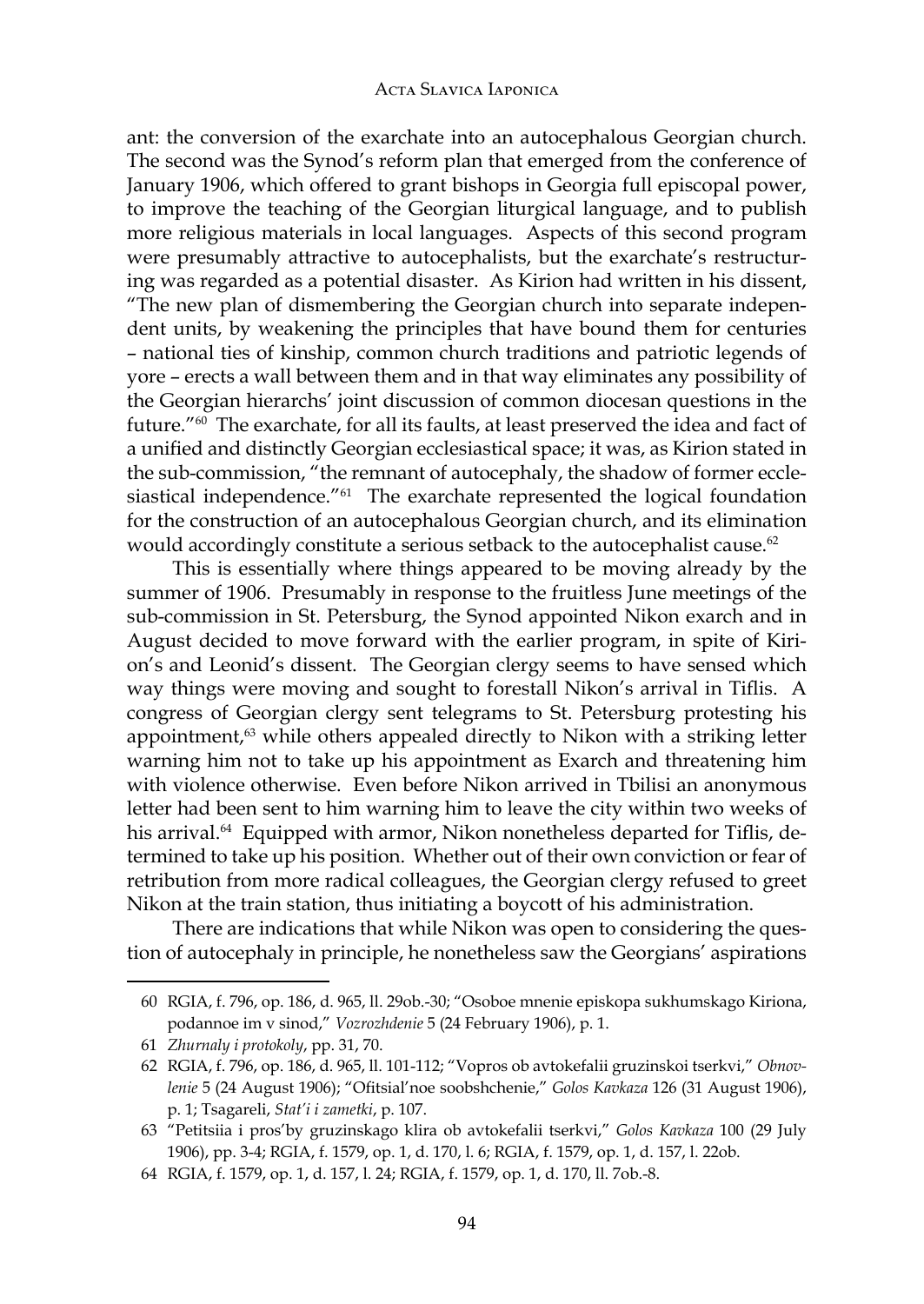as being misguided. Thus in a speech in August 1906, upon taking up his position as Exarch, he emphasized that autocephaly "is not the dogma or the commandment of God." Its absence "does not prevent us from becoming heirs to the heavenly kingdom," just as its establishment "will not lead us to eternal bliss." He stressed that this did not mean that he was opposed to autocephaly, but nonetheless emphasized the he had not been given the power to decide the issue. His responsibility, instead, was "to examine it assiduously from all sides in order to facilitate its impartial and correct resolution at the Council." He concluded by asserting that "in the matter of salvation everything consists in the observance of the God's commandments (I Corinthians, 7, 19) and not in the ecclesiastical independence of one or another Christian people." By seeking to attain autocephaly without reference to the means by with this was done, its proponents were sacrificing that which was essential for salvation for the sake of that which was not.<sup>65</sup>

Such assertions, however proper from a purely ecclesiastical perspective, could hardly have appealed to Georgian clerics. Although the boycott slowly waned, Nikon continued to sense a threat to his personal safety and even considered imminent death to be a distinct possibility. He almost always wore his armor – by sheer chance he was not wearing it on the morning of his murder – and while receiving visitors he maintained an armed guard by the door.66 *Golos Kavkaza* severely criticized the Georgian clergy for its boycott, proclaiming that "[w]ith their tactless actions, their purely politicking resolutions, and so on, it seems to us that the clergy merely reinforces the conviction that they are guided not by concern for the well-being of their flock, but by political aspirations." More sympathetic was *Obnovlenie*, which argued that autocephaly had become "the cardinal question in the life of the Georgian clergy" and that St. Petersburg had paid "insufficient attention" to it.<sup>67</sup> In the meantime, Nikon was carefully studying the situation in the exarchate, providing few if any outward clues concerning the conclusions he was reaching.

There are some indications that the autocephaly question was by this time losing some of its topicality. This was certainly the assessment of Vorontsov-Dashkov in a survey, submitted to the Emperor in 1907, of his first two years as Viceroy. He contended that the movement's particular forms depended to a substantial degree on the course of the revolutionary movement more generally, and that with the stabilization of the situation by 1907 the issue might well disappear of its own accord if certain needs of the clergy were met. On the whole, he contended that the movement had comparatively shallow roots, and that common Georgians played no role in it. Moreover, even the clergy itself no longer ascribed to the issue the "burning significance" than it had earlier

<sup>65</sup> Quoted in Sofiiskii, *Vysokopreosviashchennyi Nikon*, p. 420.

<sup>66</sup> RGIA, f. 1579, op. 1, d. 157, ll. 25-25ob., 28ob.; Durnovo, *Sud'by gruzinskoi tserkvi*, p. 34.

<sup>67</sup> "31-e avgusta 1906 g.," *Golos Kavkaza* 126 (31 August 1906), p. 1; "Vopros ob avtokefalii gruzinskoi tserkvi," *Obnovlenie* 11 (1 September 1906), p. 1.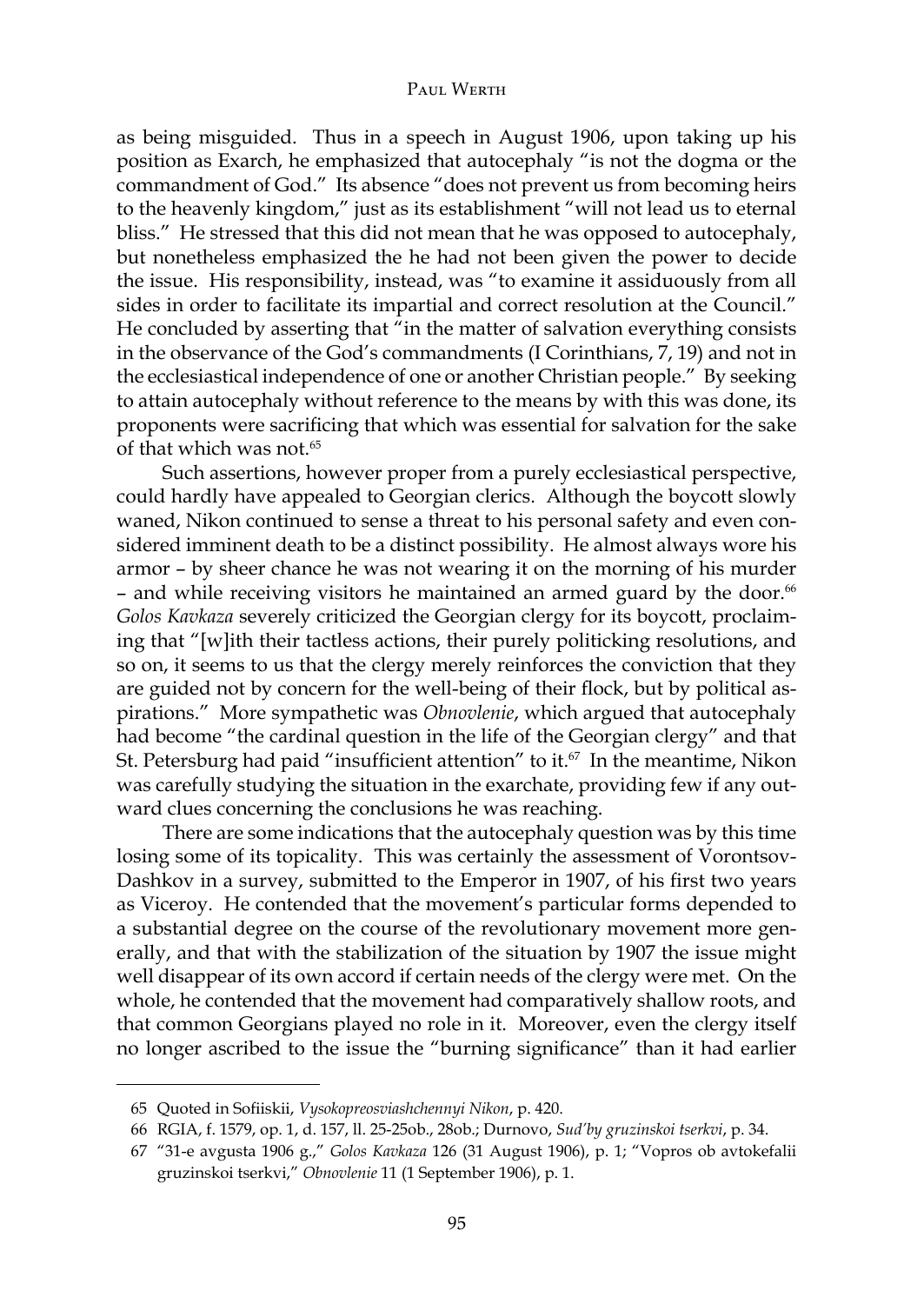and was "prepared to make many compromises in contrast to its earlier declarations."68 While being stern but also open to some of the requests of Georgian clerics, Nikon was able, if not to attain full acceptance of his authority, then at least to convince many members of the Georgian clergy slowly to abandon their boycott of his regime. Whether autocephalists had actually abandoned their aspirations or simply recognized that their attainment was unlikely in light of the autocracy's reassertion of authority and the indefinite postponement of the church council, the situation had in any event stabilized.

How, then, may we account for Nikon's murder in 1908? The event that triggered it, by all indications, was Nikon's completion of a concrete plan for the elimination of the exarchate and its replacement by an archbishopric and bishoprics on the general Russian model.<sup>69</sup> The timing certainly supports such a conclusion, since Nikon was indeed preparing to travel to St. Petersburg in early June, apparently with the goal of presenting the plan to the Holy Synod. More difficult is ascertaining the extent to which the murder represented the outlook of the Georgian clergy more broadly. In general, Nikon's murder rapidly became something of a political football, as the right used it as a stick with which to beat Vorontsov-Dashkov's "flaccid" administration.<sup>70</sup>

In many ways the most striking thing about the murder is how little came of it. To be sure, there was a great outpouring of indignation, especially from the right, and Nikon's reform plan, whatever its specific contours, was effectively abandoned. A new Exarch, Innokentii (Beliaev) was finally appointed only eighteenth months after the murder (the reasons for such a delay are not clear), and he made no open effort to resolve the autocephaly question definitely one way or the other. Some murder suspects were apprehended, and a preliminary investigation concluded – as we saw at the outset of this essay – that "an autocephalist organization of the Georgian clergy" bore responsibility for the act. But to my knowledge, no one was ever tried or convicted for the murder. Faced with an increasingly unstable political situation across the southern frontier in Persia and the Ottoman empire, the viceroy's administration presumably put an especially high premium on stability within Russia's

<sup>68</sup> *Vsepoddanneishaia zapiska*, pp. 22-23.

<sup>69</sup> This is how the plan was described in "Otkliki russkoi skorbi na Kavkazskoe zlodeianie," *Kolokol* 683 (4 June 1908), p. 1. Unfortunately, I have not been able to locate the plan itself or to obtain more than a general sense of its content.

<sup>70</sup> See, for example, "K ubiistvu ekzarkha Gruzii, Vysokopreosviashchennago Nikona," *Golos Kavkaza* 602 (31 May 1908); "Ishchite ubiitsev," *Zakavkaz'e* 122 (1 June 1908), p. 2; "Intellektual'noe podstrekatel'stvo," *Zakavkaz'e* 124 (5 June 1908), p. 1; "Kavkazskiia dela," *Kolokol* 685 (6 June 1908); and D.I. Ismail-Zade, "Illarion Ivanovich Vorontsov-Dashkov," in S.V. Tiutiukin, ed., *Istoricheskie siluety* (Moscow, 1991), pp. 48-52. Consider in particular the polemic between Durnovo and Vostorgov: N. Durnovo, *Protoierei I.I. Vostorgov i ego politicheskaia deiatel'nost'* (Moscow, 1908); Protoieri I.I. Vostrogov, *Kleveta N. Durnovo* (Moscow, 1909); and *Po povodu rechei Protoieriea Ioanna Vostorgova ob ubiennom russkom Ekzarkhe Gruzii, Preosviashchennom Nikone* (Moscow, 1908).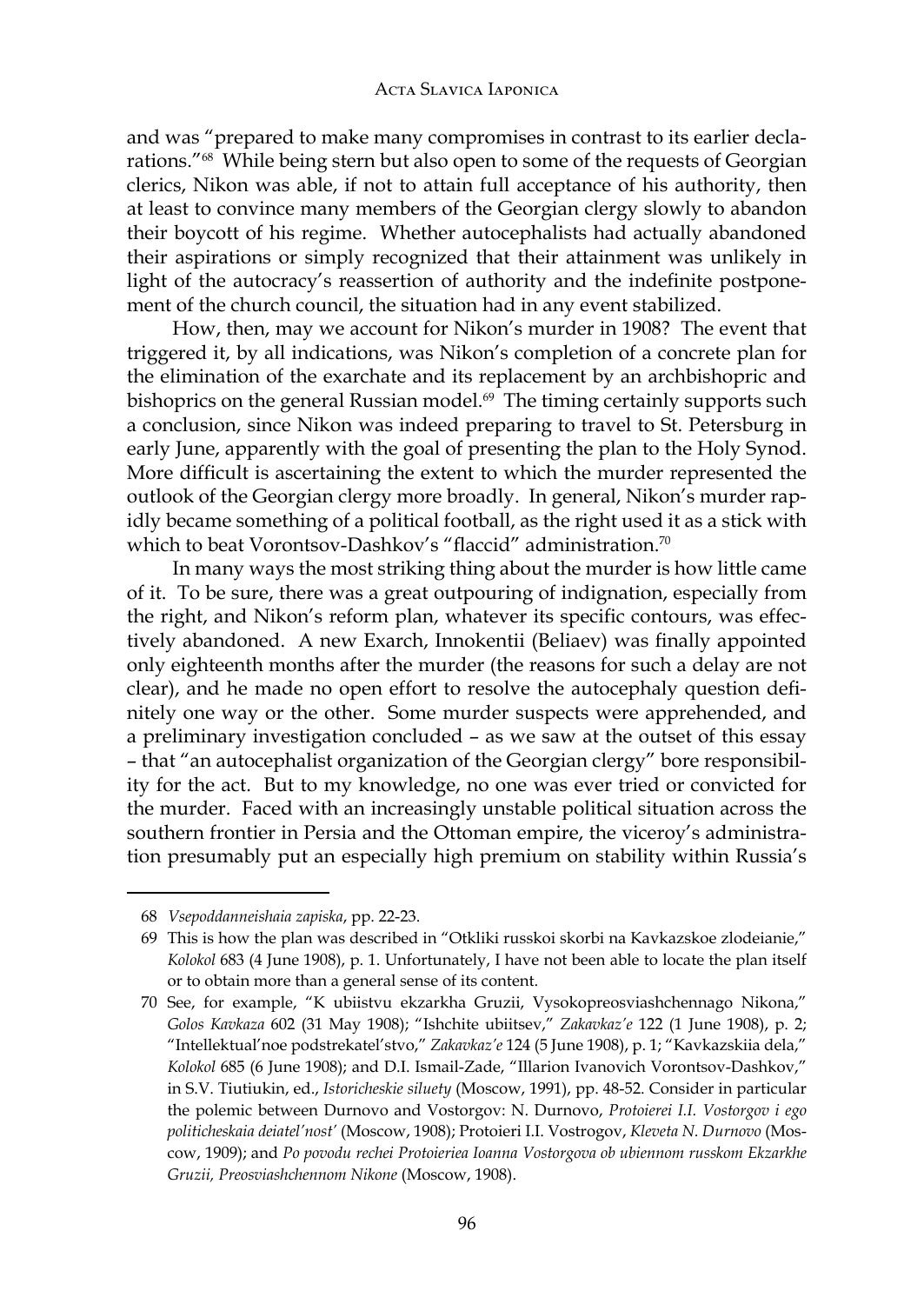borders and was therefore inclined, one may surmise, to make as little of the murder as possible. Discontent among the Georgian clergy continued to fester, and Innokentii acknowledged the possibility of the reactivization of the autocephaly issue. But Vorontsov-Dashkov could nonetheless report with considerable confidence in 1913 that thanks to Innokentii's "exceptional energy and astounding tact," the autocephaly question "is becoming a purely theoretical question, subject to canonical resolution in the future."71

Still, the experience of 1905-08 had demonstrated to autocephalists that there was little or nothing to be gained from being patient. Thus when the autocracy finally collapsed in 1917, they quickly revealed that they were not going to wait for the decision of synodal conferences, sub-commissions, or an all-Russian church council. On 12 March 1917 a group of Georgian clergy and laypersons in Mtskheta declared, after a prayer for the well-being of the new Provisional Government, that their church was now autocephalous. In September a Georgian church council elected Kirion Catholicos. The Provisional Government extended conditional recognition to the new church on a non-territorial basis, insisting that its final legal status would have to be determined by the Constituent Assembly, while Russian clergy and laity affirmed that only an all-Russian church council could make a final judgment on Georgian autocephaly. When the all-Russian council did finally convene in August 1917, the Georgian clergy did not participate and refused to recognize Tikhon (Bellavin) when he was chosen Patriarch of the Russian church. The Georgian bishops rejected Tikhon's demand that they submit to his authority, instead sending an epistle in which the Catholicos – now Leonid – again asserted the canonical basis for autocephaly and claimed that God himself had created the conditions in which the Georgian church finally reclaimed its rights in 1917. Thereafter regarded as "schismatic" in the eyes of the Russian church, only in 1943 did the Georgian church finally receive recognition of its independent status from its Russian counterpart.72

### **CONCLUSION**

Within Orthodoxy, nationality had become an undeniable reality by the early twentieth century. The Orthodox world consisted increasingly of a series

<sup>71</sup> *Vsepoddanneishii otchet po upravleniiu Kavkazom general-ad"iutanta Grafa Vorontsova-Dashkova* (St. Petersburg, 1913), p. 8; RGIA, f. 796, op. 186, d. 704 (otdel 1, stol 2), ll. 2-8; Pisiotis, "Orthodoxy versus Autocracy," pp. 60-62; Diakin, *Natsional'nyi vopros*, p. 676.

<sup>72</sup> Vladimir Egorov, *K istorii provozglasheniia*; "Ot Vremennago Pravitel'stva: Avtokefaliia Gruzinskoi tserkvi," *Vestnik gruzinskago ekzarkhata* 7-8 (1-15 April 1917), p. 186; "Opredeleniia Zakavkazskago Tserkovnago Sobora russkago dukhovenstva i mirian, proiskhodivshago v gor. Tiflise 25-29 maia 1917 goda," *Vestnik gruzinskago ekzarkhata* 13-14 (1-15 July 1917), p. 7; I.K. Smolich, *Istoriia russkoi tserkvi, 1700-1917*, vol. 1 (Moscow, 1996), p. 273; Hauptmann, "Unter den Weinrebenkreuz," pp. 33-35; *Poslanie Sviateishago Leonida, Katolikosa-Patriarkha vseia Gruzii, k Sviateishemu Tikhonu, Patriarkhu Moskovskomu i vseia Rossii* (Tiflis, 1920).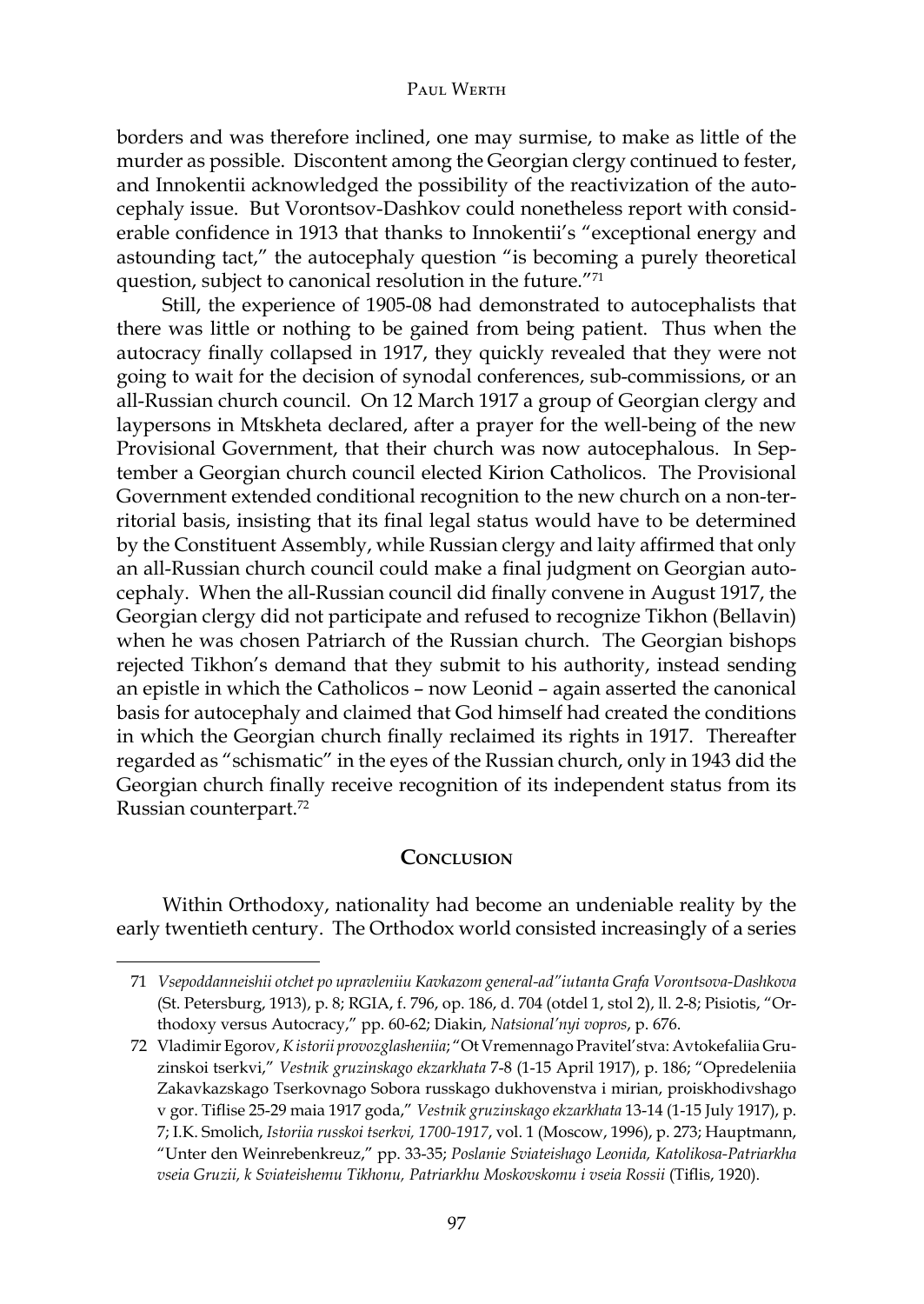of distinct, independent national churches, a fact reinforced subsequently by the declarations of autocephaly in Ukraine (1921) and Albania (1922).<sup>73</sup> Yet the failure of Orthodoxy to contain nationalism was a matter not only of subordinate ethnic groups seeking greater ecclesiastical autonomy against supranational church elites. Rather, those elites themselves had slowly adopted the national idea, and proved willing, if not directly to promote Hellenization and Russification, then at least to perpetuate the predominance of Greeks and Russians in the higher church administration. In this regard the assessment of Moscow Metropolitan Filaret in the mid-1860s is revealing. Even while refraining from interfering in the Greco-Bulgarian dispute on canonical grounds and recognizing the need for compromise from both sides, Filaret wrote that "the Greeks repudiate the principle of nationality, but in fact they are acting in such a way as to maintain the predominance of their own nationality and do not remember that the Holy Spirit recognized the principle of nationality when he sent down to the church the gift of languages."74 Georgians were of course making analogous accusations about Russian predominance in the church in the early twentieth century. No doubt, many church hierarchs still sought to stand above national differences in the interests of ecclesiastical unity, just as the recognition of nationality did not by itself imply advocacy of autocephaly. But at the very least we may state that some of the policies and practices adopted by Russian and Greek hierarchs strengthened among those who experienced them the nationalist, particularistic orientation over the ecumenical. In this way, both sides contributed to the "nationalization" of Orthodoxy and to its fragmentation along ethnic lines.

The Georgian case represented the first call for Orthodox autocephaly within the Russian empire. Faced with the opposition of most church hierarchs and an autocracy unwilling to allow even the reform of the Russian church to proceed, the autocephalist cause had few prospects for success at this early stage. An autocephalist church within Russia would have created serious complications for the functioning of the empire's civil order, which rested on confessional foundations. And the accusation of "separatism" raised against the autocephalists by more conservative Russian commentators likewise made it more difficult to invest their claims and aspirations with legitimacy. Yet it is worth emphasizing that even in Turkey and Austria, where the state had far fewer ideological investments in the unity of Orthodoxy, the struggles of Bulgarian and Romanian nationalists to attain autocephaly had lasted several decades. In this light, autocephaly was attained in Georgia with comparative speed, even if, ultimately, it was the collapse of the tsarist regime that proved to be the decisive factor in this process.

<sup>73</sup> Kitromilides, "'Imagined Communities'," p. 180; Vulpius, "Ukrainische Nation," pp. 253- 254; and Bohdan Bociurkiw, "The Rise of the Ukrainian Autocephalous Orthodox Church, 1919-1922," in Geoffrey A. Hosking, ed., *Church, Nation and State in Russia and Ukraine* (London, 1991), pp. 228-249.

<sup>74</sup> Cited in Khevrolina, *Rossiiskii diplomat*, p. 168.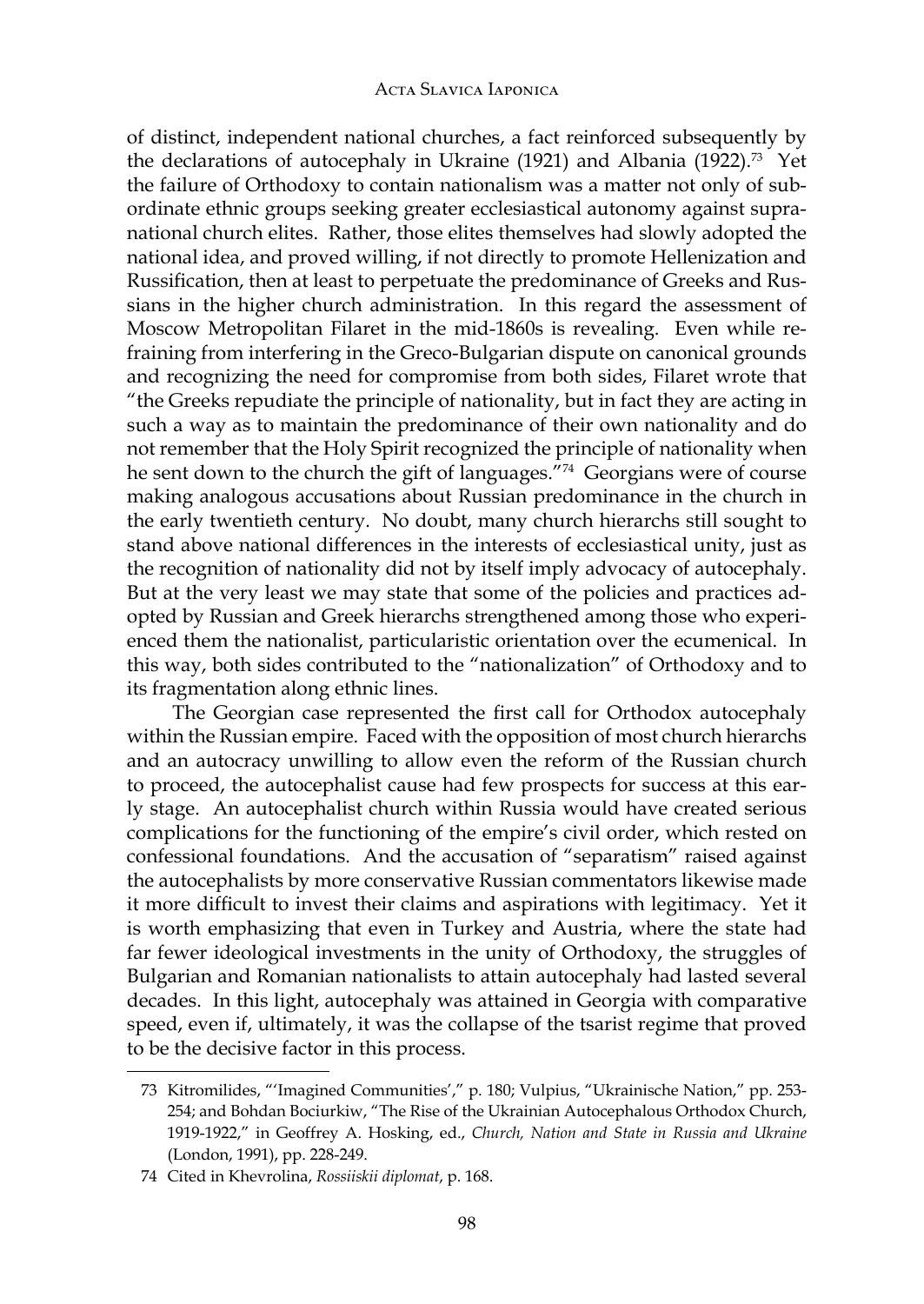Given the dramatic rise of national politics in Russia in 1905 and after, Georgian aspirations for autocephaly should be viewed, in part, as a manifestation of modern national consciousness, as well as a response to the revolutionary events in western Georgia beginning in 1902. Yet the autocephalists, most notably bishops Kirion and Leonid, were at pains to invest "the national principle" with clear ecclesiastical sanction and to present autocephaly as the realization of an ideal that had been present in Christianity from the very beginning. And the autocephalists were also emphatic that they sought merely the *restoration* of ecclesiastical independence that had been uncanonically terminated by the autocracy in 1811. In this regard their attitude towards the Bulgarians – whose aspirations seem outwardly to have been comparable to their own – is revealing. As Kirion related in his essay "The National Principle in the Church," Bulgarians were entitled to autocephaly, but their aspiration to have two bishops – one Greek and one Bulgarian – in each city with an ethnically mixed population represented "philetism," or the "introduction into the church of ethnic distinctions, dual power, and strife" – all of it rightly meriting the condemnation of the council of 1872 in Constantinople. In his missive of 1919, Leonid likewise accused the Holy Synod of having adhered to the "schismatic point of view of the Bulgarians" by rejecting the territorial basis of Georgian ecclesiastical jurisdiction in temporary rules of July 1917.<sup>75</sup> In this view, Bulgarians had put themselves before the church and had violated canon in order to attain their goal. The Georgians, by contrast, sought only to reclaim what was already theirs, to correct a canonical violation rather than to perpetrate a new one. To be sure, part of the reason for condemning the Bulgarians was to ensure undivided and unitary ecclesiastical authority for Georgian hierarchs over the territory that they claimed.<sup>76</sup> Yet it seems also true that only a strong belief in the *canonical* foundations of Georgian autocephaly could have pushed Georgian hierarchs to declare autocephaly unilaterally in 1917 – without reference to, and indeed in defiance of, the all-Russian church council and the new Patriarch – while also echoing ecumenical condemnations of Bulgarian "philetism."

In conclusion, then, we might emphasize the importance of canon to virtually all of the historical actors that we have encountered. If for Georgians respect for canon required the restoration of the territorial autocephaly of their church, Russian insistence on the sanction of a church council was, by all indications, no less genuine. Vorontsov-Dashkov explicitly recognized the need for the question's canonical resolution, as did the Emperor, when he transferred it to the jurisdiction of the church council. The Holy Synod refrained

<sup>75</sup> *Zhurnaly i protokoly*, p. 158; *Poslanie Sviateishago Leonida*, p. 35.

<sup>76</sup> From a canonical perspective, one of the more objectionable aspects of the Bulgarian Exarch was his residence in the Ottoman capital, where of course the Patriarch of Constantinople also resided. Leonid was thus referring to the Russian church's creation of a Transcaucasian Exarchate, with its seat in Tbilisi, as a similar violation of canon.